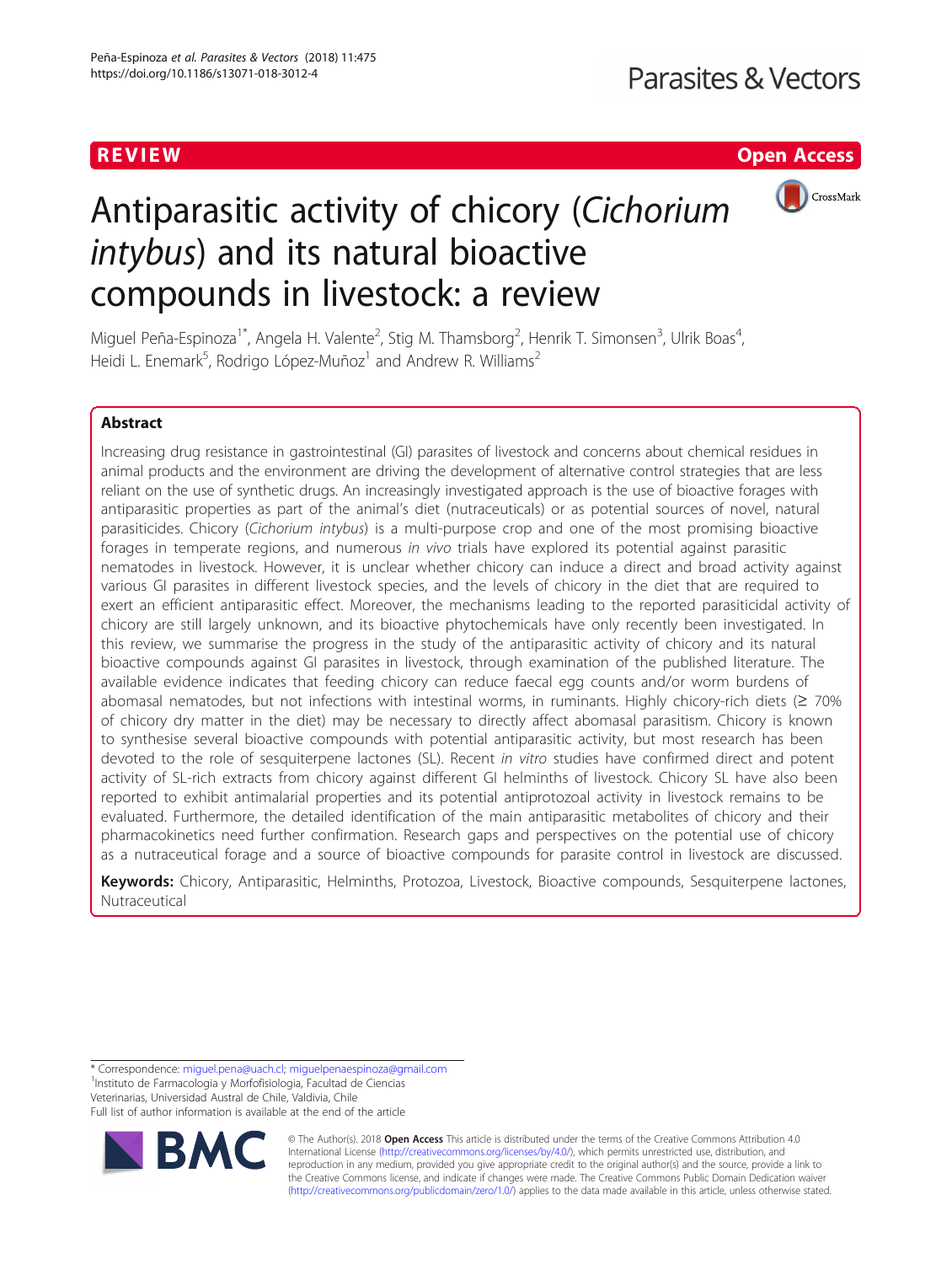# Background

Infections with gastrointestinal (GI) parasites are ubiquitous in grazing livestock worldwide, inducing subclinical and clinical diseases that can markedly impair animal health, food production and agricultural economies [[1](#page-10-0)–[3](#page-10-0)]. In ruminants, abomasal and intestinal nematodes are among the most pathogenic GI parasites and efficient deworming programs to control them are essential for sustainable animal farming  $[4, 5]$  $[4, 5]$  $[4, 5]$  $[4, 5]$ . Currently, nematode control in livestock largely relies on repeated treatments with synthetic anthelmintic drugs. However, the sustainability of this approach is at risk due to the rapid spread of drug-resistant parasite populations [[6](#page-10-0)–[8](#page-10-0)]. Furthermore, there is a growing public awareness, in several countries, of the need to reduce the prophylactic use of veterinary drugs and the subsequent risk of chemical residues in animal products and the environment  $[9-11]$  $[9-11]$  $[9-11]$  $[9-11]$  $[9-11]$ . Outdoor-reared and pasture-based livestock are also progressively being promoted to enhance grassland biodiversity and avoid the feeding of animals with human-edible crops [[12](#page-11-0)–[14](#page-11-0)], but an inevitable consequence of these production systems is the persistent exposure to parasitic infections. Consequently, it is imperative to generate novel antiparasitic tools to reduce the dependence on existing drugs and progress towards the development of integrated and sustainable parasite control strategies [[15](#page-11-0), [16\]](#page-11-0).

An increasingly explored approach is the use of bioactive forages with antiparasitic properties in the animal's diet as nutraceuticals, i.e. a feed which combines nutritional value with beneficial effects on animal health [[17](#page-11-0)–[20](#page-11-0)]. Bioactive plants can also be used as potential sources of novel natural products with activity against livestock (and human) parasites [[21](#page-11-0)–[23](#page-11-0)]. Plants or plant components have been used as dewormers for centuries [[24\]](#page-11-0), but only in the last 10–15 years has comprehensive scientific research been conducted to evaluate their in vitro and in vivo activity under experimental and farming conditions [[25,](#page-11-0) [26](#page-11-0)]. As a result, bioactive forages are now being considered as potential tools for integrated parasite control in livestock [\[27](#page-11-0), [28](#page-11-0)].

The antiparasitic mechanisms of bioactive forages can be broadly grouped in direct or indirect effects. Direct effects refer to the chemical interaction between plant compounds and specific parasite molecules or structures, resulting in subsequent mortality and removal from the host, whilst indirect effects involve the stimulation or boosting of host responses that can induce worm expulsion, either through overall improved nutrition or a direct interaction between plant compounds and host cells (e.g. leukocytes) [[20\]](#page-11-0). Until now, most of the research focus on antiparasitic forages has been devoted to tannin-rich plants [e.g. sulla (Hedysarum coronarium), sainfoin (Onobrychis viciifolia), sericea lespedeza

(Lespedeza cuneata)] [\[19](#page-11-0), [20](#page-11-0)]. However, a promising non-tanniniferous bioactive forage in temperate regions is chicory (Cichorium intybus L., Asteraceae), a multi-purpose crop that has attracted considerable interest from farmers and scientists for its reported anthelmintic effects in livestock. Yet, it is still unclear from the available studies whether chicory diets can exert a broad activity against major parasites in different livestock species, and the levels of chicory in the diet that are required to exert an efficient in vivo effect. This knowledge is critical to validate the use of chicory as an antiparasitic forage and an essential step before chicory can appropriately be included in parasite control programs [\[29](#page-11-0)]. In addition, the mechanisms behind the reported anthelmintic effects of chicory are still largely unknown and the potential role of its bioactive phytochemicals has not been, until recently, thoroughly investigated.

In this review, we summarise the progress in the study of the antiparasitic activity of chicory and its natural bioactive compounds against GI parasites in livestock, through examination of the published literature. In addition, we identify gaps for future research to advance our understanding on the dietary modulation of parasitism using chicory as a model plant, and perspectives on the practical use of chicory as a nutraceutical forage and a potential source of novel plant compounds with broad antiparasitic activity.

#### Chicory: a multi-purpose crop for livestock

Chicory is a perennial, deep-rooting herb that can be found as a wild plant in natural grasslands and roadsides and as cultivated varieties in most temperate areas of the world, including Northern Europe [\[30](#page-11-0), [31](#page-11-0)]. In some European, Asian and Middle Eastern countries, chicory has traditionally been used for human consumption and as a medicinal plant to treat several diseases, including malaria and digestive, liver and urinary disorders [[32,](#page-11-0) [33](#page-11-0)]. Based on its current applications, cultivated chicory can be classified in four types [[33\]](#page-11-0): (i) industrial or root chicory used for the production of inulin-type fructans and as coffee substitute; (ii) Brussels or witloof chicory, for production of etiolated leaves ("chicons"); (iii) leaf chicory for human consumption (fresh salad or cooked); and (iv) forage chicory for animal feeding. In the 1980s, selection of chicory for livestock feeding resulted in the release of the first commercial forage variety, "Grasslands Puna" [[34\]](#page-11-0). Since then, several forage chicory cultivars have been developed [[35](#page-11-0)–[38\]](#page-11-0). The use of chicory diets in livestock nutrition has been previously reviewed [\[37,](#page-11-0) [39](#page-11-0)]. In general, forage chicory varieties grow predominantly at temperatures > 10 °C, are rich in minerals  $(Zn, B, Mn)$ with variable protein levels [100–250 g crude protein/kg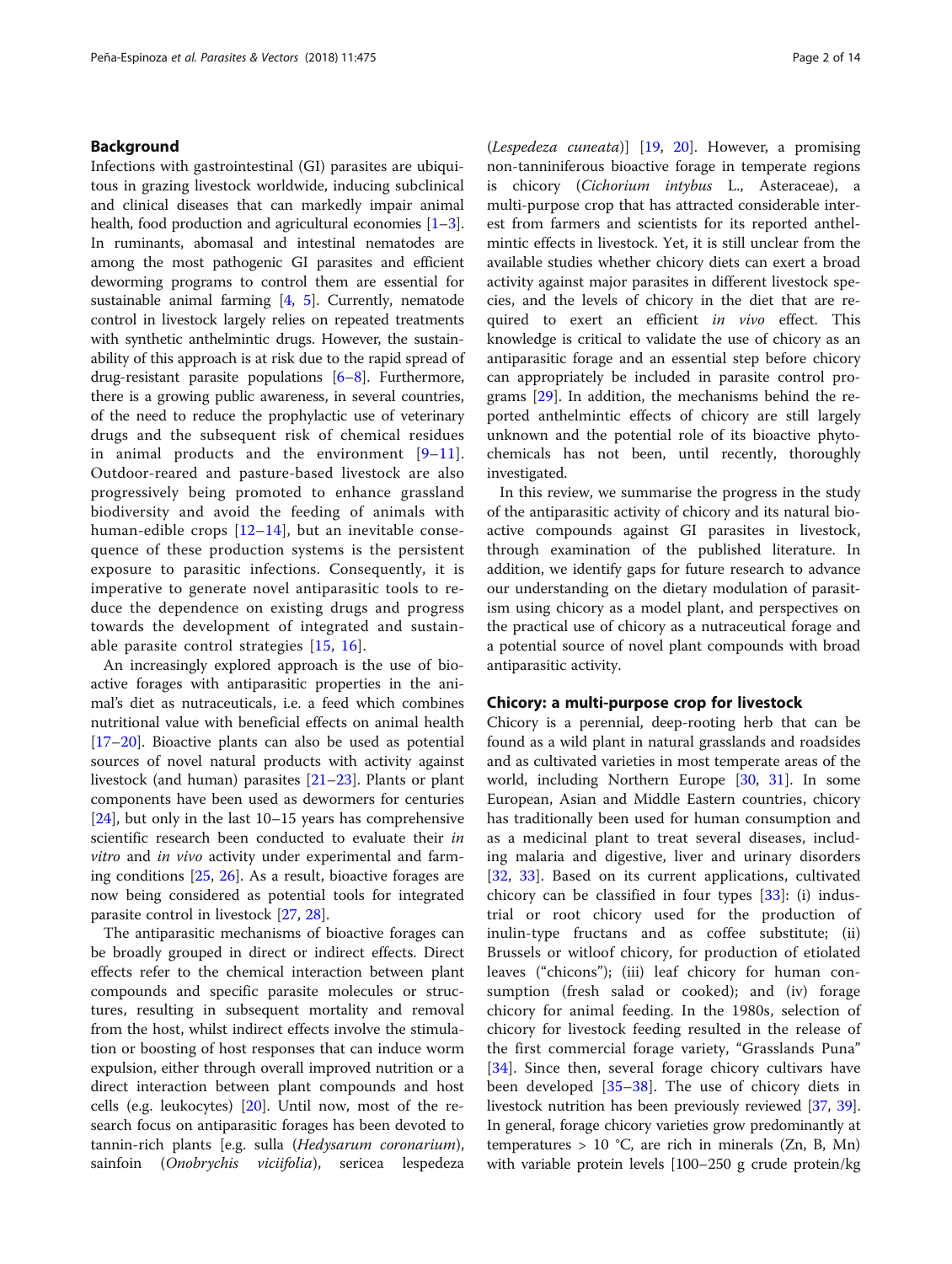dry matter (DM), depending on N input and defoliation frequency], low neutral detergent fibre levels and high voluntary feed intakes in ruminants [[37](#page-11-0), [39](#page-11-0)–[41](#page-11-0)]. Ruminants grazing pure forage chicory have shown similar or higher weight gains in comparison with animals grazed on ryegrass, if provided at comparable levels of DM intake [[42](#page-11-0)–[44\]](#page-11-0). Chicory-based diets have also been reported to sustain milk production in cattle [[45](#page-11-0)–[47\]](#page-11-0) and in sheep [[48](#page-11-0)]. However, milk from cows fed pure-chicory had a reportedly bitter taint that has prompted the recommendation to restrict its intake in dairy cows [\[39\]](#page-11-0).

#### Anthelmintic activity of chicory against GI parasites

Over the last two decades, several peer-reviewed studies have explored the in vivo effects of dietary forage chicory against GI nematode infections in ruminants. Table [1](#page-3-0) summarises the main results reported in these experiments, as well as the ruminant species involved (sheep, cattle and deer), the parasite species (abomasal and/or small intestinal nematodes) and experimental design. If available, information of the chicory cultivar used, the percentage of chicory DM in the diets and the screening of bioactive compounds are also presented. Despite major differences between the studies listed in Table [1](#page-3-0), two general conclusions can be drawn. First, feeding with forage chicory can reduce worm faecal egg counts (FEC) and/or worm burdens with abomasal nematodes (Haemonchus contortus and Teladorsagia circumcincta in sheep and Ostertagia ostertagi in cattle), but not infections with intestinal worms in ruminants [\[49](#page-11-0)–[56](#page-11-0)]. Secondly, from trials involving experimental infection of worm-naïve animals, feeding levels of  $\geq 70\%$  of chicory DM in the diet resulted in a significant reduction of abomasal parasitism with T. circumcincta [[49](#page-11-0), [52](#page-11-0)] and O. ostertagi [[56\]](#page-11-0), and in reduction of H. contortus FEC [[53\]](#page-11-0). The lowest level of chicory DM in the diet to be associated with an anthelmintic activity was  $\sim$  50% [[54\]](#page-11-0), whereas diets with 24% of chicory DM or lower did not result in any noticeable antiparasitic effect [\[57](#page-11-0), [58](#page-11-0)].

Grazing trials in New Zealand were the first to explore the anthelmintic effects of chicory in livestock [[49](#page-11-0), [59,](#page-11-0) [60](#page-12-0)]. Niezen et al. [\[59\]](#page-11-0) described lower strongyle FEC and serum pepsinogen levels in chicory-fed lambs at Day 42 post-experimental infection with T. circumcincta and Trichostrongylus colubriformis. Subsequently, Scales et al. [[49](#page-11-0)] reported significantly lower FEC and reduced worm burdens of Teladorsagia spp. but not intestinal Trichostrongylus spp. in lambs grazing forage chicory, as compared to lambs on control ryegrass (Lolium perenne), cooksfoot (Dactylis glomerata) or tall fescue (Festuca arundinacea). Later studies were in agreement with these findings; e.g. Marley et al. [[50](#page-11-0)] reported a significant

reduction of adult and fourth-stage larvae (L4) abomasal nematodes in chicory-fed lambs, while no effect was observed on intestinal worms. Following trials using experimental infections in lambs confirmed that feeding forage chicory-based diets could directly affect the adult burden and FEC of abomasal worms, but not of intestinal nematodes in sheep [\[51](#page-11-0)–[53](#page-11-0)]. In cattle, Marley et al. [[58](#page-11-0)] reported that beef steers naturally infected with GI nematodes and grazing a mixed chicory/ryegrass pasture (~24% chicory DM in the field), showed no differences in FEC, O. ostertagi/Cooperia spp. third-stage larvae (L3) proportions in faecal cultures, serum pepsinogen or O. ostertagi-antibodies levels, when compared to infected controls grazing ryegrass. A recent study described two independent trials exploring the anthelmintic effects of chicory-rich diets ( $\geq 70\%$  forage chicory in the DM intake) against experimental infections with GI nematodes in cattle [[56](#page-11-0)]. In the first (indoor) experiment, stabled calves infected with O. ostertagi and Cooperia oncophora and fed chicory silage diets had a largely similar FEC pattern throughout the trial, in comparison with infected control calves fed a balanced protein/energy diet. However, post- mortem nematode recovery revealed that calves fed chicory silage had significantly lower worm burdens of O. ostertagi (geometric mean reduction of 60%) in comparison with control animals. In contrast, adult counts of C. oncophora in the small intestine were not statistically different between groups. In a second (grazing) experiment, calves mono-infected with O. ostertagi and grazed without possibilities of reinfections on a pure-chicory field (90% chicory DM in the sward), and later supplemented with chicory silage, had similar FEC in comparison with animals grazing a ryegrass/clover pasture until Day 20 post-infection. However, from Day 22 post-infection onwards a rapid and significant reduction in faecal egg excretion was observed in chicory-fed calves, with a 65% lower mean FEC compared with control animals at the end of the trial. Post-mortem worm recovery revealed that calves fed chicory had highly significant reductions in the adult worm burdens of O. ostertagi (geometric mean reduction of 66%) in comparison with control animals [[56](#page-11-0)]. These results strongly indicate that chicory feeding can directly reduce abomasal parasitism in ruminants, particularly affecting adult nematodes.

Furthermore, some evidence of potential indirect anthelmintic effects of chicory has been described [\[61,](#page-12-0) [62](#page-12-0)]. Tzamaloukas et al. [[61](#page-12-0)] reported that chicory-fed lambs had higher levels of abomasal mucosal mast cells and globule leucocytes, correlating with lower larval development and worm establishment in these animals. The authors attributed this enhanced cellular immunity to the higher protein content of the chicory diet (crude protein 18.3% in chicory  $vs$  11.3% in clover-grass) [[61](#page-12-0)]. Athanasiadou et al. [[62\]](#page-12-0) reported lower FEC and higher body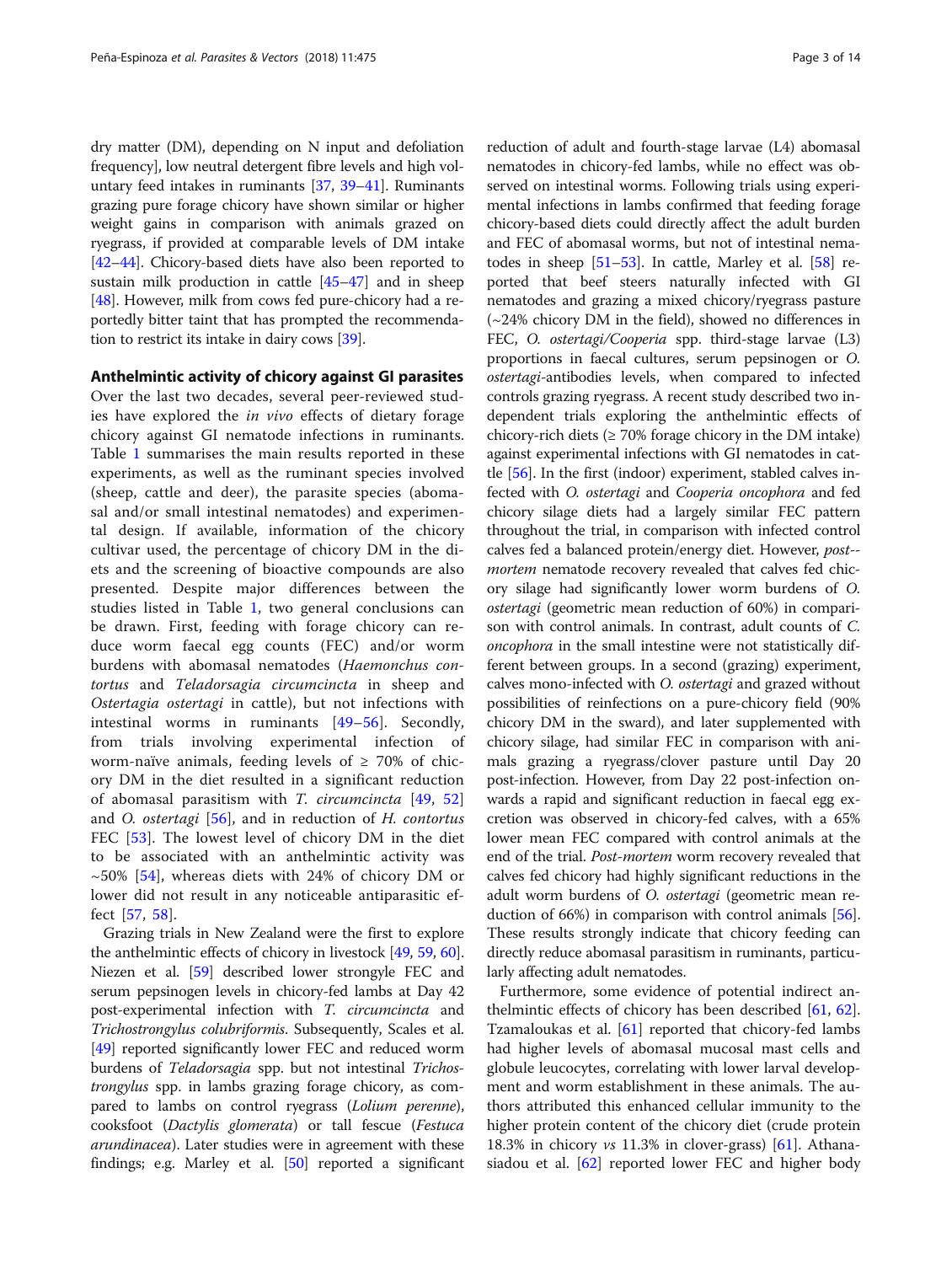| Livestock<br>species | Chicory<br>DM <sup>a</sup><br>(% ) | Chicory cv.<br>(sown)                           | Bioactive<br>compounds<br>in chicory<br>(% DM) <sup>b</sup> | Nematode infection and experimental<br>design <sup>c</sup>                                                                                                                                     | Anthelmintic effects in chicory-fed<br>animals <sup>d</sup>                                                                                            | Reference |
|----------------------|------------------------------------|-------------------------------------------------|-------------------------------------------------------------|------------------------------------------------------------------------------------------------------------------------------------------------------------------------------------------------|--------------------------------------------------------------------------------------------------------------------------------------------------------|-----------|
| Sheep                | 91                                 | ni (pure)                                       | Total $CT =$<br>0.83%                                       | Exp. T. circumcincta trickle infection while<br>grazing chicory. After 40 days p.i. animals<br>were stabled, treated with levamisole +<br>ivermectin and challenged with T.<br>circumcincta L3 | Lower numbers of mid/late L4 and<br>L5/adult worms from the challenge<br>infection. No effect on FEC while<br>grazing on chicory and trickle infected  | [61]      |
|                      | 87                                 | ni (pure)                                       | Total $CT =$<br>0.05%; total<br>$phenolics =$<br>26.2%      | Exp. T. circumcincta infection                                                                                                                                                                 | Reduction in adult male worms and<br>lower total adult counts by 43% (ns).<br>No effect on FEC, female per capita<br>fecundity or immature worm counts | $[52]$    |
|                      | 80                                 | Grasslands<br>Puna<br>(pure)                    | nr                                                          | Exp. Teladorsagia spp., Trichostrongylus<br>spp., Oesophagostomum spp., Cooperia<br>spp. and Nematodirus spp. infection +<br>reinfection from pasture                                          | Reduced FEC and Teladorsagia spp.<br>worm counts                                                                                                       | $[49]$    |
|                      | 80                                 | ni (pure)                                       | Total $CT =$<br>0.05%; total<br>$phenolics =$<br>26.2%      | Exp. T. colubriformis infection                                                                                                                                                                | No effect on FEC, adult or immature<br>worm counts                                                                                                     | $[51]$    |
|                      | 80                                 | Grasslands<br>Puna<br>(pure)                    | Total $CT =$<br>0.31%                                       | Exp. H. contortus and C. curticei infection<br>(animals stabled)                                                                                                                               | Reduced total egg output and FECDM<br>of H. contortus. No effect on adult worm<br>counts, on FECDM of C. curticei or on<br>total FECDM                 | [53]      |
|                      | 50                                 | Puna II<br>(pure)                               | nr                                                          | Exp. T. circumcincta trickle infection of<br>ewes and reinfection from pasture for<br>ewes and lambs                                                                                           | Reduced FEC in lambs and ewes on<br>chicory and lower T. circumcincta L3<br>recovered from chicory swards (ns)                                         | [54]      |
|                      | nr                                 | Grasslands<br>Puna<br>(pure)                    | nr                                                          | Natural infection                                                                                                                                                                              | Reduced abomasal adult counts by<br>41% and abomasal L4 by 60%. No<br>effect on FEC or intestinal worm counts                                          | [50]      |
|                      | nr                                 | Grasslands<br>Puna<br>(pure)                    | Total<br>$phenolics =$<br>$1.8 - 2.7%$                      | Natural infections in ewes and their<br>lambs. Ewes were either treated or not<br>treated with anthelmintics                                                                                   | Lower FEC in lambs from untreated<br>ewes on chicory. No effect on FEC<br>of undrenched ewes or on adult worm<br>burden in lambs                       | [62]      |
|                      | nr                                 | Oasis<br>(pure)                                 | nr                                                          | Natural infection                                                                                                                                                                              | Reduced FEC. Chicory-fed lambs<br>had lower FAMACHA scores and<br>required less anthelmintic treatments                                                | $[55]$    |
|                      | $3 - 6$                            | Grasslands<br>Puna<br>(mixed<br>with RG/<br>WC) | nr                                                          | Natural infection                                                                                                                                                                              | No effect on FEC                                                                                                                                       | $[57]$    |
|                      | nr                                 | Grasslands<br>Puna (nr)                         | nr                                                          | Exp. T. circumcincta and T. colubriformis<br>infection + reinfection from pasture                                                                                                              | Reduced FEC and serum pepsinogen<br>levels at Day 42 p.i.                                                                                              | $[59]$    |
| Cattle               | 90                                 | Spadona<br>(pure)                               | Total $CT =$<br>ni; total SL<br>$= 1.7 - 2.3%$              | Exp. O. ostertagi infections                                                                                                                                                                   | Reduced worm burdens by 66%.<br>Reduced FEC from Day 21 p.i. onwards                                                                                   | [56]      |
|                      | 70                                 | Spadona<br>(pure)                               | Total $CT =$<br>ni; total $SL = 1.2\%$                      | Exp. Ostertagia ostertagi and Cooperia<br>oncophora infection (stabled animals)                                                                                                                | Reduced O. ostertagi worm burdens<br>by 60%. Reduced recovery of<br>O. ostertagi L3. No effect on total<br>FEC and worm burdens of C. oncophora        | $[56]$    |
|                      | 24                                 | Puna II<br>(mixed<br>with RG)                   | nr                                                          | Natural infection                                                                                                                                                                              | No effect on FEC, proportion of<br>O. ostertagi or Cooperia spp. L3<br>in larval cultures, serum pepsinogen<br>or O. ostertagi-antibodies              | $[58]$    |
| Deer                 | $56 - 71$                          | Grasslands<br>Puna<br>(pure)                    | Total $CT =$<br>$0.17 - 0.26%$                              | Natural infection                                                                                                                                                                              | Fewer clinical signs associated with<br>parasitism, requiring less anthelmintic<br>treatment. No effect on FEC or<br>lungworm L1 counts                | [60]      |

<span id="page-3-0"></span>

|  |  |  | <b>Table 1</b> Summary of peer-reviewed in vivo experiments studving the anthelmintic effects of dietary chicory in ruminants |
|--|--|--|-------------------------------------------------------------------------------------------------------------------------------|
|  |  |  |                                                                                                                               |

<sup>a</sup>ln sward/diet

**bDetection of bioactive compounds were performed with different methodologies and are not comparable between studies** 

c All studies were grazing experiments, unless otherwise indicated (stabled animals). In all the trials ryegrass or ryegrass/white clover were used as diets for control animals, with the exception of Heckendorn et al. [\[53](#page-11-0)] who fed control lambs with ryegrass/lucerne fresh-cut and Miller et al. [\[55\]](#page-11-0) who used Bermuda grass <sup>d</sup> <sup>d</sup>In comparison to infected animals fed with control diets

Abbreviations: cv cultivar, ns not significant, DM dry matter, exp. experimental, p.i. post-infection, CT condensed tannins, SL sesquiterpene lactones, FEC faecal egg counts, FECDM FEC adjusted per g of faecal DM, L1 first-stage larvae, L3 third-stage larvae (free-living), L4 fourth-stage larvae (immature), L5 fifth-stage larvae, nr not reported, ni not identified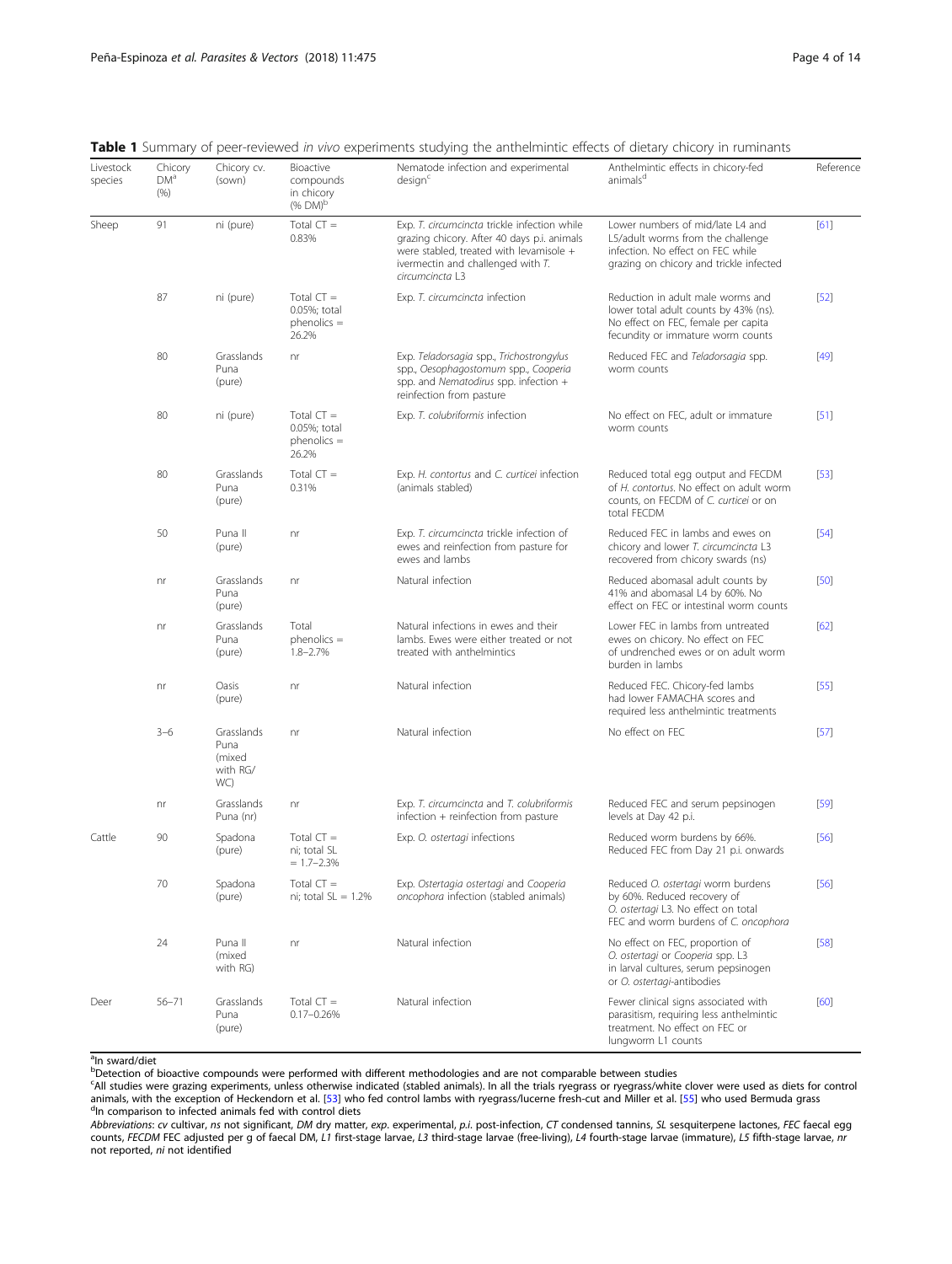weight gains in suckling, naturally-infected lambs from ewes on chicory compared with lambs from ewes grazing grass/clover, although no effect was observed on abomasal/intestinal worm counts in lambs or in the FEC of their periparturient dams. Whereas the reduced FEC in lambs from chicory-fed ewes could be explained by a reduced worm fecundity or reduced challenge from pasture (see below), the authors related the improved performance of these lambs to the higher nutritional quality of chicory rather than to a direct anthelmintic effect, given the similar worm burdens in lambs grazing chicory or grass/clover [\[62](#page-12-0)]. These two studies suggest that chicory diets can either indirectly affect GI parasitism by enhancing the immune response [[61\]](#page-12-0) or by increasing the animals' resilience to parasite infections [[62\]](#page-12-0). Further research is needed to confirm these initial observations and to identify if chicory feeding can induce immune-stimulatory effects on concurrent parasitic infections. Moreover, in a different approach, some studies have also suggested that chicory can induce detrimental effects on free-living stages of GI nematodes, potentially due to the activity of undigested bioactive compounds in faeces or due to changes in the sward environment, that could affect nematode survival and the level of parasite challenge from pasture [[63](#page-12-0)–[65](#page-12-0)]. However, at present the strongest evidence exists for a direct anthelmintic effect of chicory inside the host digestive tract, and recent studies combining parasitology and phytochemistry have begun to probe the constituent antiparasitic compounds in chicory.

# Antiparasitic activity of chicory: unveiling the bioactive compounds

Chicory has previously been referred to as a "tanniniferous forage", although only low levels of condensed tannins  $(≤ 0.8% in DM)$  are commonly detected in chicory leaves [[52,](#page-11-0) [53](#page-11-0), [56](#page-11-0), [66](#page-12-0), [67](#page-12-0)]. As a member of the Asteraceae, chicory is known to synthesise sesquiterpene lactones (SL), a group of biologically-active natural terpenoids which are also partly responsible for its bitter taste [[68](#page-12-0)–[72](#page-12-0)]. Sesquiterpene lactones are present in chicory leaves  $(\sim 2\%$  in DM; [\[56](#page-11-0)]) and roots  $(\sim 0.4\%$  in DM; [[68\]](#page-12-0)) and can be detected as free molecules and/or as glycosides [\[73\]](#page-12-0). Beside SL, four other groups of phytochemicals with reported bioactivities have been described in chicory: hydroxycinnamic acids (e.g. chicoric, cholorogenic and caffeic acid derivatives), flavonoids (e.g. quercetin and kaempferol derivatives), anthocyanins and coumarins [\[68](#page-12-0), [73](#page-12-0), [74](#page-12-0)]. The bioactive phytochemicals described in chicory are presented in Table [2](#page-5-0), as well as their reported bioactivity. Several of these compounds have been investigated for their bioactivity as single molecules [\[68](#page-12-0), [75](#page-12-0)–[81\]](#page-12-0). Noticeably, some of the chicory SL have exhibited antimalarial activity against Plasmodium falciparum [[72\]](#page-12-0), as well as insecticidal [[68](#page-12-0)] and anti-inflammatory [[75](#page-12-0)] properties. Chicory leaves and roots also contain sugars (fructose, glucose and sucrose) and high levels of pectins (uronic acids as building blocks) [[82](#page-12-0)–[84](#page-12-0)]. Chicory roots are rich in inulin-type fructans (comprising up to 70% of the DM in chicory roots), with only traces present in leaves [[33,](#page-11-0) [82](#page-12-0), [85](#page-12-0)]. Inulin is known for its prebiotic properties and pigs supplemented with dried chicory roots (30–35% DM in the diet) had significantly lower FEC and worm burdens of Oesophagostomum spp. and reduced larval counts of Ascaris suum [\[86,](#page-12-0) [87](#page-12-0)]. These anthelmintic effects are believed to be related to the high content of easily-fermentable fructans (inulin) in the tested chicory roots, which can modify the large intestinal environment and microflora, leading to the increased production of short-chain fatty acids and lactic acids: all factors that can directly or indirectly affect the parasites [\[88](#page-12-0), [89](#page-12-0)]. Thus, whilst it is probable that chicory roots may have indirect anthelmintic properties in monogastrics due to a prebiotic effect of inulin, the antiparasitic effects of forage chicory observed in grazing ruminants are more likely related to the more abundant bioactive phytochemicals in the leaves.

# Sesquiterpene lactones: the main antiparasitic compounds in chicory?

The SL are a group of extremely diverse natural terpenoids, including around 5000 different molecules, which are mainly found in Asteraceae plants [\[90](#page-12-0)]. The SL are primarily involved in plant defence against herbivory [[68,](#page-12-0) [91,](#page-12-0) [92\]](#page-12-0). Numerous studies have demonstrated substantial biological properties exerted by SL, including antibiotic, antiprotozoal, trematocidal and anticancer activities [\[91](#page-12-0), [93](#page-12-0)–[95\]](#page-12-0). As an example, artemisinin, a SL originally isolated from the Chinese herb Artemisia annua ("qinghao"; "sweet wormwood") and artemisinin-derivatives (dihydroartemisinin, artesunate, artemether) are currently the front-line antimalarial drugs worldwide [\[96](#page-12-0), [97](#page-12-0)]. Natural SL are classified in groups depending on their structural conformation, including: germacranolides, eudesmanolides, elemanolides, heliangolides, cadinanolides, eremophilanolides, xanthanolides, guaianolides and pseudoguaianolides, among others [[71](#page-12-0), [98\]](#page-12-0). In species of the Cichorieae tribe (including chicory) around 360 SL have been reported, all part of the groups of guaianolides  $(\sim 243 \text{ SL})$ , eudesmanolides ( $\sim$ 73 SL) or germacranolides ( $\sim$ 44 SL) [\[71\]](#page-12-0). In chicory leaves, three guaianolide SL and their 11,13-dihydro-derivatives are commonly present: lactucin (LAC), 8-deoxylactucin (8-DOL), lactucopicrin (LCP), 11,13-dihydro-LAC, 11,13-dihydro-8-DOL and 11,13-dihydro-LCP (Table [2](#page-5-0), Fig. [1](#page-6-0)) [[68](#page-12-0), [70,](#page-12-0) [99](#page-12-0)–[102](#page-12-0)]. Other SL have also been detected in chicory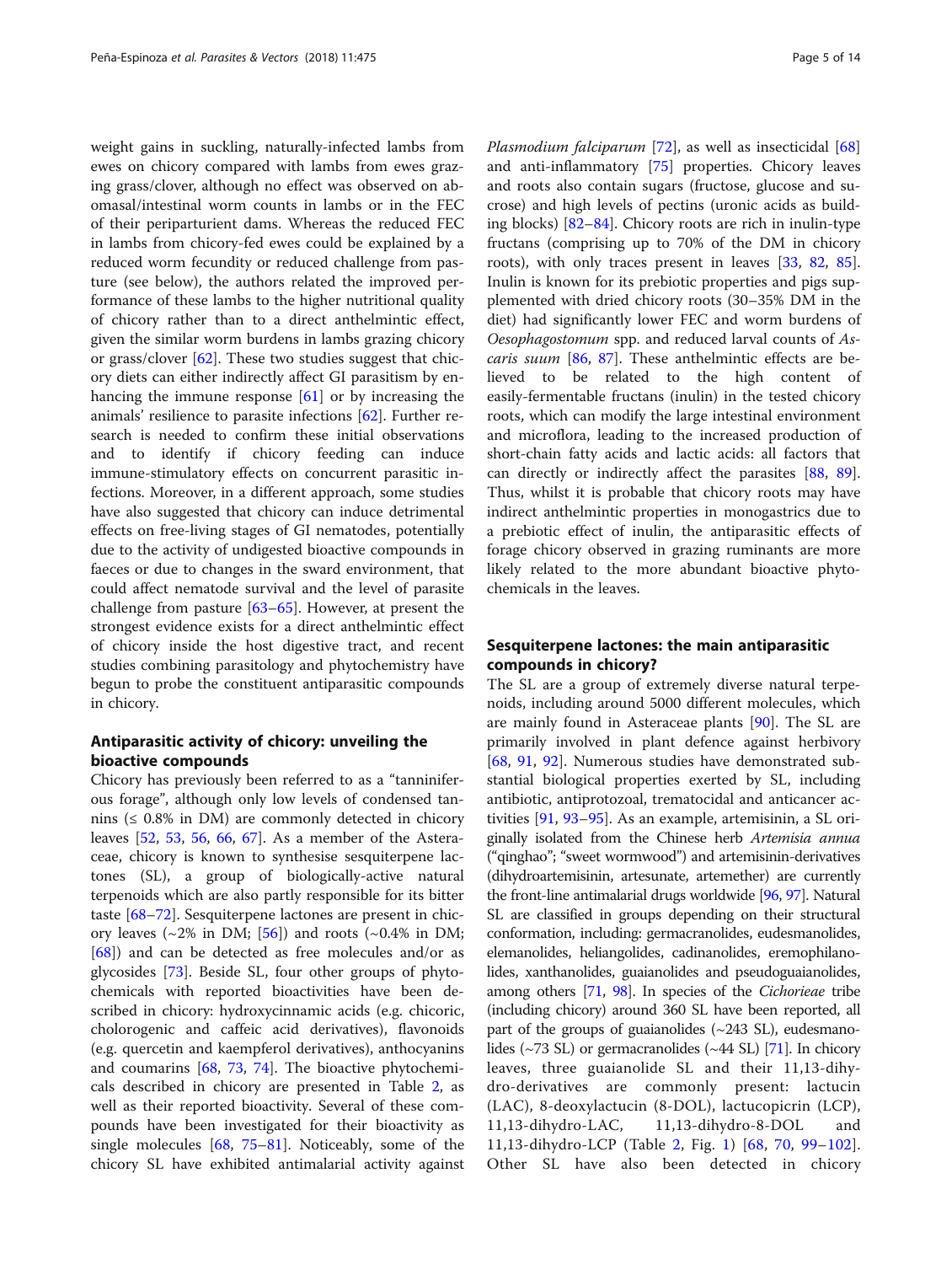| Bioactive compounds                                                          | Molecular<br>formula                 | Reported<br>bioactivity                             | Model                                                                                                                                    | Reference for<br>bioactivity |
|------------------------------------------------------------------------------|--------------------------------------|-----------------------------------------------------|------------------------------------------------------------------------------------------------------------------------------------------|------------------------------|
| Guaianolide sesquiterpene lactones                                           |                                      |                                                     |                                                                                                                                          |                              |
| Lactucin                                                                     | $C_{15}H_{16}O_5$                    | antiprotozoal                                       | Plasmodium falciparum                                                                                                                    | $[72]$                       |
| 11,13-dihydrolactucin                                                        | $C_{15}H_{18}O_5$                    | nr                                                  |                                                                                                                                          |                              |
| 8-deoxylactucin                                                              | $C_{15}H_{16}O_4$                    | anti-inflammatory                                   | HT29 cells                                                                                                                               | $[75]$                       |
|                                                                              |                                      | insecticidal                                        | Schistocerca gregaria                                                                                                                    | [68]                         |
| 11,13-dihydro-8-deoxylactucin                                                | $C_{15}H_{18}O_4$                    | nr                                                  |                                                                                                                                          |                              |
| Lactucopicrin                                                                | $C_{23}H_{22}O_7$                    | antiprotozoal                                       | Plasmodium falciparum                                                                                                                    | $[72]$                       |
|                                                                              |                                      | insecticidal                                        | Schistocerca gregaria                                                                                                                    | [68]                         |
| 11,13-dihydrolactucopicrin                                                   | $C_{23}H_{24}O_7$                    | nr                                                  |                                                                                                                                          |                              |
| Hydroxycinnamic acids                                                        |                                      |                                                     |                                                                                                                                          |                              |
| Monocaffeoyl tartaric acid (Caftaric<br>acid)                                | $C_{13}H_{12}O_9$                    | nr                                                  |                                                                                                                                          |                              |
| Chlorogenic acid                                                             | $C_{16}H_{18}O_9$                    | antibacterial                                       | Staphylococcus aureus, Streptococcus pneumoniae,<br>Bacillus subtilis, Escherichia coli, Shigella dysenteriae,<br>Salmonella typhimurium | [76]                         |
| Caffeic acid                                                                 | $C_9H_8O_4$                          | anticancer                                          | Fibrosarcoma (HT-1080)                                                                                                                   | [77]                         |
|                                                                              |                                      | acaricidal                                          | Rhipicephalus annulatus                                                                                                                  | $[78]$                       |
| Chicoric acid                                                                | $C_{22}H_{18}O_{12}$                 | insecticidal                                        | Schistocerca gregaria                                                                                                                    | [68]                         |
| p-Coumaric acid                                                              | $C_9H_8O_3$                          | anti-inflammatory                                   | Female albino rats of Wistar strain (in vivo)                                                                                            | $[79]$                       |
| Caffeoylmalic acid                                                           | $C_{13}H_{12}O_8$                    | nr                                                  |                                                                                                                                          |                              |
| Ferulic acid                                                                 | $C_{10}H_{10}O_4$                    | nr                                                  |                                                                                                                                          |                              |
| Flavonoids                                                                   |                                      |                                                     |                                                                                                                                          |                              |
| Quercetin 3-O-glucuronide + Luteolin $C_{21}H_{18}O_{13}$<br>7-O-glucuronide |                                      | acaricidal                                          | Rhipicephalus annulatus                                                                                                                  | $[78]$                       |
| Quercetin malonyl glucoside                                                  | $C_{24}H_{22}O_{15}$ nr              |                                                     |                                                                                                                                          |                              |
| Apigenin glucuronide                                                         | $C_{21}H_{18}O_{11}$                 | n <sub>r</sub>                                      |                                                                                                                                          |                              |
| Kaempferol glucuronide                                                       | $C_{21}H_{18}O_{12}$                 | anticancer and anti-<br>inflammatory                | Human pancreatic cancer cells                                                                                                            | [80]                         |
| Isorhamnetin 3-glucuronide                                                   | $C_{22}H_{20}O_{13}$                 | nr                                                  |                                                                                                                                          |                              |
| Kaempferol-7-O-(6"-O-malonyl)-<br>glucoside                                  | $C_{24}H_{22}O_{14}$                 | nr                                                  |                                                                                                                                          |                              |
| Anthocyanins                                                                 |                                      |                                                     |                                                                                                                                          |                              |
| Cyanidin 3-O-glucoside                                                       | $C_{21}H_{21}O_{11}$ <sup>+</sup> nr |                                                     |                                                                                                                                          |                              |
| Cyanidin 3-O-(6-malonyl)-glucoside                                           |                                      | $C_{24}H_{23}O_{14}$ <sup>+</sup> anti-inflammatory | Lipid peroxidation and cyclooxygenase (COX-1 and -2) [81]<br>inhibition assay                                                            |                              |
| Coumarins                                                                    |                                      |                                                     |                                                                                                                                          |                              |
| Cichoriin                                                                    | $C_{18}H_{20}O_3$                    | insecticidal                                        | Schistocerca gregaria                                                                                                                    | [68]                         |

<span id="page-5-0"></span>Table 2 Bioactive phytochemicals in chicory (Cichorium intybus) and their reported bioactivity

Notes: p-Coumaric acid, p-Coumaric acid, Ferulic acid, Isorhamnetin 3-glucuronide and kaempferol-7-O-(6″-O-malonyl)-glucoside were purified and identified by Papetti et al. [[74\]](#page-12-0). Cichorin A was detected and identified by Rees & Harboure [[68\]](#page-12-0). The remaining compounds were identified by Ferioli et al. [\[73](#page-12-0)]. All studies reporting bioactivity were performed in vitro, unless otherwise indicated (in vivo) Abbreviations: nr not reported

rhizomes [[103\]](#page-12-0), but not yet described in other parts of the plant.

The anthelmintic potential of chicory SL was first suggested by Schreurs et al. [\[104](#page-12-0)] in a study describing the reduced motility of Dictyocaulus spp. first-stage larvae (L1) incubated in rumen and abomasal fluid from deer grazing chicory. The authors attributed the observed

effects to chicory SL in the digestive fluids, although no detection of SL was reported [\[104\]](#page-12-0). Further research by Molan et al. [\[105\]](#page-12-0) described inhibitory in vitro effects of water/ethyl acetate crude SL-extracts from chicory roots on the motility of Dictyocaulus spp. L1 and L3 and of GI nematode L3 from deer. However, no chemical identification of SL in the tested chicory extracts was performed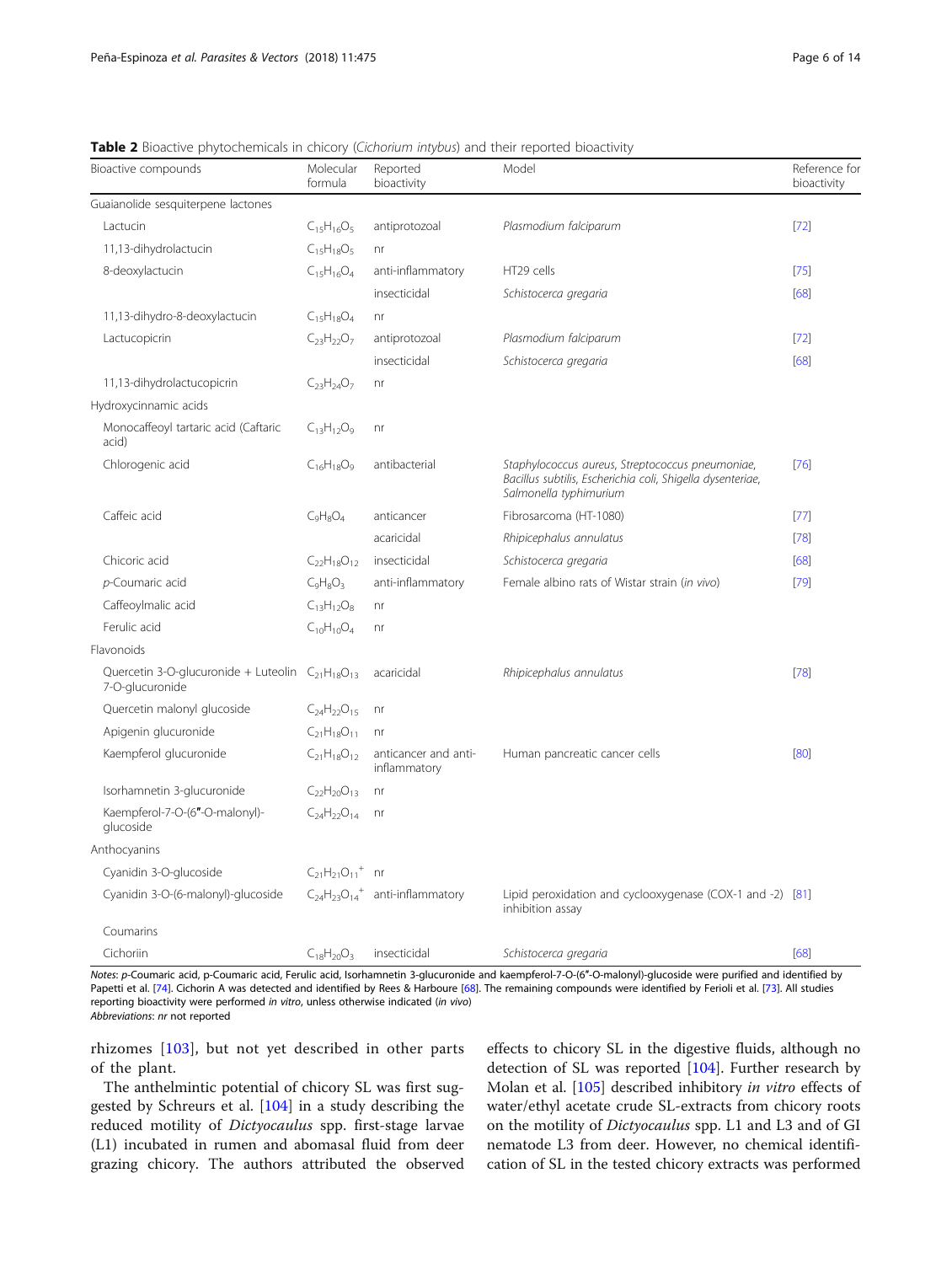<span id="page-6-0"></span>

[[105\]](#page-12-0). Stronger evidence of the antiparasitic activity of chicory SL has been provided by novel studies involving in vitro assays and high-throughput chemical profiling of the tested chicory extracts. Foster et al. [[100\]](#page-12-0) described a dose-dependent inhibition of egg hatching in free-living stages of H. contortus by SL-rich extracts from two forage chicory cultivars ("Grasslands Puna" and "Forage Feast"). The authors identified the main guaianolide SL of chicory in the tested extracts (LAC, 8-DOL and LCP) and observed an increased ovicidal activity of the Grasslands Puna-extract, which correlated with its higher content of 8-DOL [[100\]](#page-12-0). Recent studies have shown a potent and dose-dependent *in vitro* activity of SL-containing chicory extracts against parasitic stages of cattle nematodes (adult O. ostertagi and C. oncophora), which are expected to be main targets of dietary SL in the host  $[102, 106]$  $[102, 106]$  $[102, 106]$ . The same chicory extracts were subsequently tested in vitro against the phylogenetically distinct pig nematodes A. suum and Oesophagostomum dentatum, observing also a potent activity on these helminths [[107\]](#page-13-0). Chemical profiling of these tested SL-extracts (isolated from two chicory cultivars, "Spadona" and "Puna II") revealed the presence of LAC, 8-DOL and LCP and their 11,13-dihydro-derivatives, although with differences in the concentration of individual SL between cultivars [\[102](#page-12-0)]. Interestingly, these SL-extracts showed distinct anthelmintic potencies against cattle and pig nematodes, and this variable activity was possibly linked to the different SL profiles in the tested extracts [\[102](#page-12-0), [107](#page-13-0)]. Table [3](#page-7-0) summarises the  $EC_{50}$  values obtained in *in vitro* assays with parasitic stages of cattle and pig GI nematodes exposed to similar chicory SL-extracts. These results indicate that chicory SL-extracts have potent and broad-spectrum activity against parasitic stages of GI nematodes.

Based on two in vivo experiments in which chicory diets (with SL profiling) induced a reduction in adult O. ostertagi counts in cattle, the estimated daily consumption of total chicory SL was 27.3 g SL/animal (Exp. 1; 70% chicory DM in diet) and 128.3 g SL/animal (Exp. 2; 90% chicory DM in diet), equivalent to 222 and 761 mg total SL/kg of body weight in animals from Exp. 1 and 2, respectively [\[56](#page-11-0)]. However, these estimations do not indicate the concentration of individual SL, which may potentially induce an antiparasitic effect at lower concentrations. Other studies reporting anthelmintic activity of chicory in vivo did not describe the content of SL in the diets, although it is expected that the concentrations of total and individual chicory SL vary depending on cultivar, crop age, season of the year and cultivation site [[38,](#page-11-0) [108\]](#page-13-0). Nevertheless, if SL are truly the compounds behind the direct activity of chicory against GI parasites, these bioactive metabolites should reach the target organs in sufficient concentrations to exert their antiparasitic effect. Potential differences in the activity and concentration of free and glycoside (bound) SL and their metabolisation in different gut compartments can influence their total concentration and activity [\[100](#page-12-0)]. Yet, the pharmacokinetics of chicory SL in livestock have not been investigated. Nonetheless, the metabolism of costunolide (Fig. [2a](#page-7-0)), a germacranolide SL and the parent compound of chicory guaianolide SL [[109\]](#page-13-0), has been studied in rats  $[110-112]$  $[110-112]$  $[110-112]$  $[110-112]$  $[110-112]$ . Poor absorption and a peak plasma concentration of 0.024 μg costunolide/ml at 9.0 h post-treatment were observed in rats orally treated with a single dose of costunolide (25 mg/ kg) [[110\]](#page-13-0). Similar results were reported in rats orally dosed with a costunolide-containing extract of the herb Aucklandia lappa (given at a single dose of 2 g extract/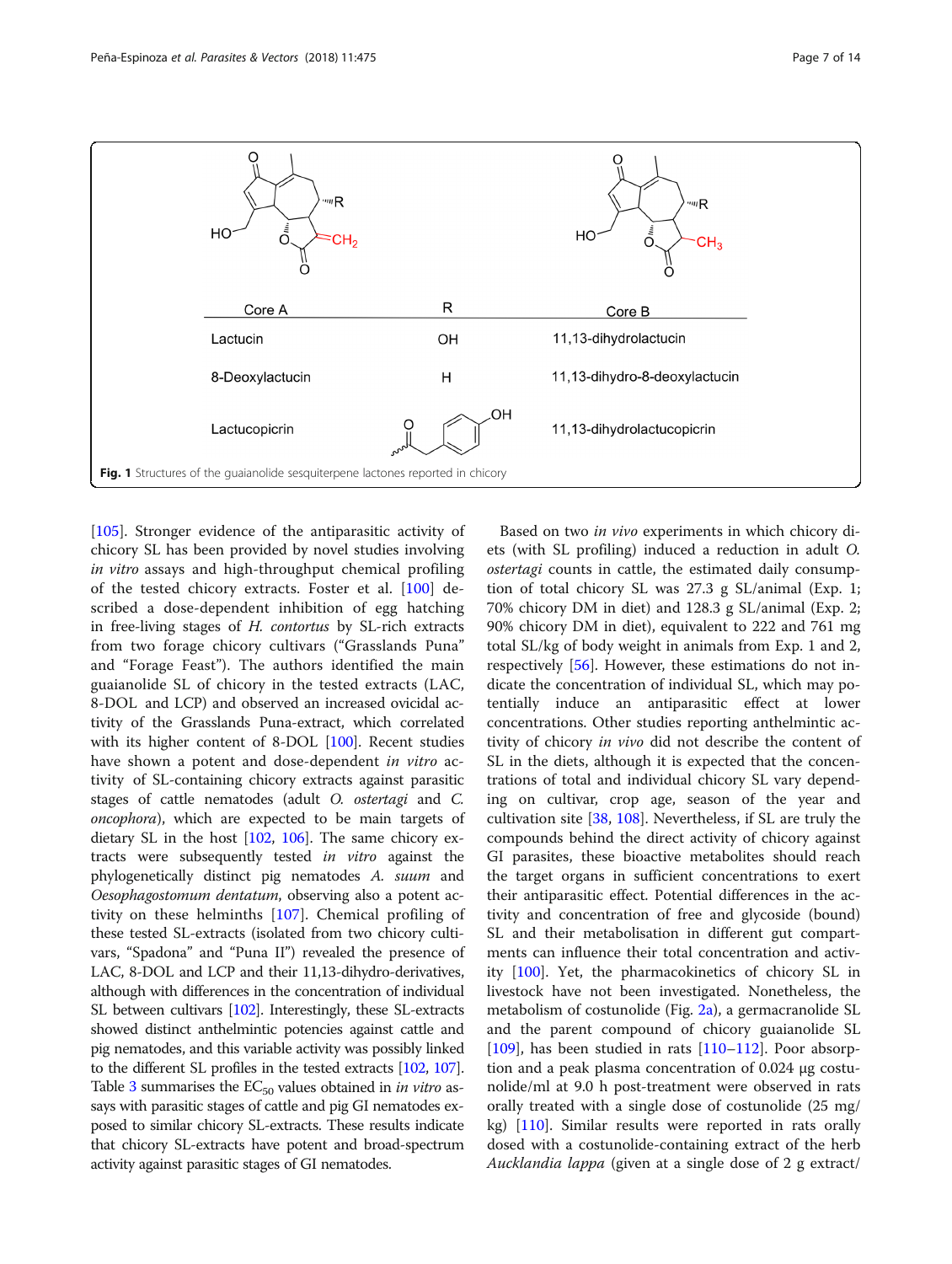| Nematode species         | Life-stage | Incubation period with extract (h) | $EC_{50}$ µg/ml | Reference |
|--------------------------|------------|------------------------------------|-----------------|-----------|
| Ostertagia ostertagi     | Adults     | 24                                 | 80              | $[102]$   |
| Cooperia oncophora       | Adults     | 24                                 | 150             | [106]     |
| Ascaris suum             | L3/L4      | 16/12                              | 81/116          | [107]     |
| Oesophagostomum dentatum | Adults/L4  | 24/36                              | 305/372         | [107]     |

<span id="page-7-0"></span>Table 3 In vitro activity of purified chicory extracts (cv. Spadona) against parasitic stages of gastrointestinal nematodes of livestock

Abbreviation:  $EC_{50}$ , effective concentration of purified chicory extracts able to inhibit the motility in 50% of exposed nematodes

kg, equivalent to 15.7 mg costunolide/kg) [\[112\]](#page-13-0). In that study, costunolide was detected in plasma at 5 min after administration and reached a peak concentration of 0.02  $\mu$ g/ml at 10.5 h post-treatment [[112\]](#page-13-0). These results contrast observations after intravenous injection of costunolide (20 mg/kg), resulting in peak plasma concentrations of 12.3 μg/ml in rats [[111](#page-13-0)]. Previous researchers have explored the pharmacokinetics of other SL such as artemisinin (Fig. 2b) and its derivatives, which are structurally unrelated with chicory guaianolide SL, but knowledge of their metabolism may provide useful insights to elucidate the fate of chicory SL in livestock. Goats treated orally with artemisinin (23 mg/kg) partially absorbed the compound, which was metabolised into the more biologically active dihydroartemisinin (DHA). However, the bioavailability was low (peak of 0.7 μg DHA/mL plasma at 12 h post-treatment) and most of the compound was excreted as unabsorbed artemisinin in faeces (2.4 μg ar-temisinin/g faeces at 24 h post-treatment) [\[113\]](#page-13-0). The same authors incubated artemisinin with alfalfa hay in rumen liquid in vitro and did not detect metabolisation of artemisinin to DHA by the rumen microbiota. They also reported a good artemisinin stability at pH 3.0 and 6.8, with a tendency of artemisinin to bind to rumen content and poor solubility in rumen fluid medium [[113\]](#page-13-0). Similarly, Cala et al. [\[114](#page-13-0)] reported that sheep treated orally with artemisinin (100 mg/kg) excreted the unabsorbed compound in faeces (peak of 126.5 μg artemisinin/g faeces 24 h post-treatment). These results suggest that oral/dietary SL can survive rumen fermentation and passage through the GI tract, while being partly metabolised and poorly absorbed by ruminants, leading



to a low systemic distribution of the bioactive metabolites. However, despite the evidence of a low absorption of oral/dietary SL, the metabolisation of these compounds could lead to the formation of more active compounds inside the digestive tract that can directly affect GI parasites. Previously, it was reported that the guaianolide SL matricin, naturally present in chamomile (Matricaria recutita) and other Asteraceae plants, is partly metabolised into the anti-inflammatory compound chamazulene carboxylic acid (a natural profen) in artificial gastric fluid, but not in artificial intestinal fluid [[115\]](#page-13-0). The metabolisation of chicory SL into more active compounds inside the GI tract of livestock warrants further investigation, and this knowledge could help to explain the differences in anthelmintic activities of chicory against abomasal and small intestinal parasites reported in ruminants.

### Elucidating the anthelmintic mechanisms of SL

Guaianolides and other SL are known to exert potent cytotoxic activities, mainly related to the presence of an α-methylene (CH<sub>2</sub>) group attached to the γ-lactone in the SL molecule (Fig. [1:](#page-6-0) Core A) [[91,](#page-12-0) [116\]](#page-13-0). This α-methylene group reacts with sulfhydryl (thiol) groups of free cysteine or with cysteine-containing peptides, enzymes or other proteins by a Michael-type addition, leading to an alkylation of cellular macromolecules and disruption of cellular functions (e.g. impairing cell signalling, cell replication and mitochondrial respiration) [[98,](#page-12-0) [116](#page-13-0), [117](#page-13-0)]. As an example, natural SL were reported to reduce the intracellular concentration of free glutathione in Leishmania mexicana promastigotes, which led to a toxic intracellular accumulation of reactive oxygen species and blocked cell proliferation in vitro [[118](#page-13-0)]. However, there is also evidence that SL may interact with amino acids other than cysteine [\[91](#page-12-0)] and SL lacking the α-methylene group (like chicory SL dihydro-derivatives with a  $CH<sub>3</sub>$  group attached to the γ-lactone instead, Fig. [1:](#page-6-0) Core B) can still exert activity in different biological systems [\[95](#page-12-0), [119\]](#page-13-0), suggesting that there is not only one mechanism of action for all SL. In comparison, artemisinin and its derivatives are thought to have a distinct mechanism of antimalarial activity through the cleavage of a peroxide bridge (present in the artemisinins but absent in chicory SL), which reacts with heme-iron in infected erythrocytes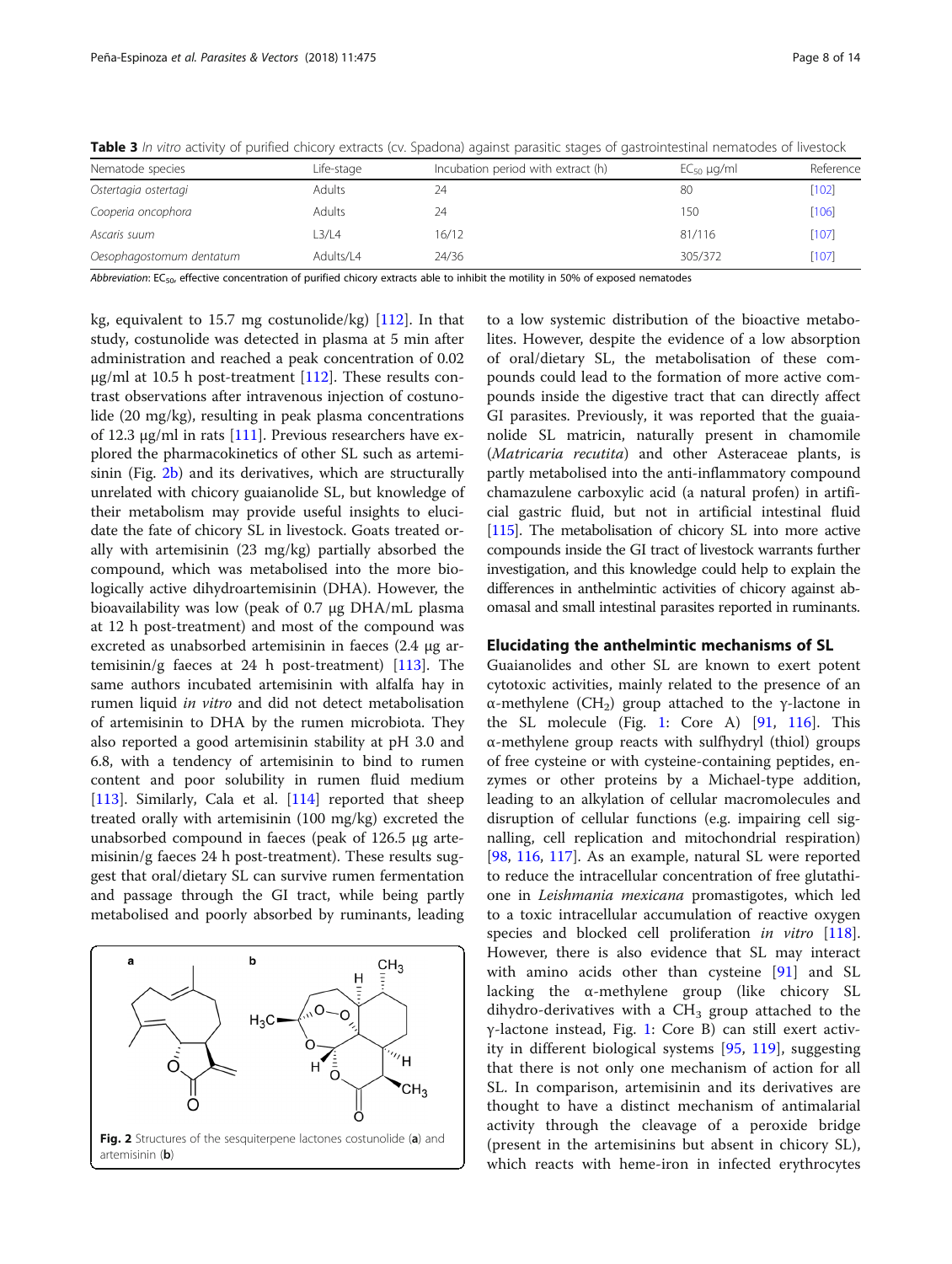and leads to the production of highly reactive free radicals and parasite death [[120\]](#page-13-0).

In previous studies, cattle and swine nematodes exposed to chicory SL-extracts in vitro and examined by electron microscopy showed no obvious structural damage in the buccal opening, cuticle or muscle tissue, suggesting that SL may induce anthelmintic activity via specific and subtle mechanisms rather than a more generalised degenerative effect [\[102](#page-12-0), [107](#page-13-0)]. This is in contrast with the reported anthelmintic activities of other plant bioactive compounds such as condensed tannins or cysteine proteinases, which are known to induce marked disruptions in the cuticle of exposed worms [\[22](#page-11-0), [121](#page-13-0), [122\]](#page-13-0). Given the potent and rapid paralysis of nematodes exposed to SL-extracts [[102,](#page-12-0) [107\]](#page-13-0), SL may act as selective inhibitors in the nematode neuromuscular system. A previous study has reported that 8-DOL and LCP isolated from chicory roots can inhibit the activity of acetylcholinesterase (AChE) in vitro [\[123\]](#page-13-0). A potential inhibition of AChE in nematodes could lead to a build-up of acetylcholine in the neuromuscular junctions resulting in worm paralysis due to permanent contraction [[124](#page-13-0), [125\]](#page-13-0). Nematode AChE contains cysteine residues [\[124\]](#page-13-0), that may interact with the α-CH<sub>2</sub>-γ-lactone group of SL *via* Michael addition, and/or by other alkylation process induced by SL. However, the potential activity of chicory SL on nematode AChE remains to be investigated.

# Further research and perspectives on the use of chicory for parasite control in livestock

One the major gaps in the understanding of the antiparasitic activity of chicory is the precise identification of the responsible compounds. Based on their broad bioactivity, SL are likely the main antiparasitic phytochemicals in chicory, which is supported by previous work reporting differences in the anthelmintic potency of chicory extracts with distinct content of SL [[100,](#page-12-0) [102](#page-12-0), [107\]](#page-13-0). However, further fractionation, compound identification and potential isolation of individual SL, with subsequent bioassays, will be necessary to show conclusively that SL are responsible for the antiparasitic activity of chicory. This research can also help to identify whether individual SL or the combined activity of several SL can induce parasiticidal activity. Notably, it is also necessary to scrutinise if antiparasitic compounds other than SL are present in chicory by studying the activity of different plant fractions and describing their components.

Pharmacokinetic studies are warranted to confirm whether chicory SL and/or other phytochemicals are metabolised into more active compounds in the digestive tract of ruminants and monogastrics, as well as the

concentration and activity of these molecules in different organs against various GI parasites. At present, it is unknown whether the discrepant in vivo efficacy of chicory against abomasal and intestinal nematodes is explained by distinctly different concentrations of active metabolites reaching the different target organs, as described for condensed tannins in cattle [[126\]](#page-13-0). Recently it has been confirmed that purified chicory extracts can induce dose-dependent and potent effects against adult C. oncophora in vitro  $[106]$  $[106]$  $[106]$ , which suggests that the lack of in vivo activity of chicory diets against small intestinal nematodes may be the result of physico-chemical changes in the digestive tract of the host. Therefore, the fate of chicory antiparasitic compounds in the GI tract of ruminants, as well as monogastrics, needs to be investigated. Furthermore, the molecular mechanisms underpinning the direct activity of SL and/or other chicory bioactive compounds against GI parasites need to be elucidated by exploring the potential inhibitory effects on vital processes, like metabolic routes and enzymatic pathways. In addition, it is also pertinent to study the potential parasite adaptation to natural SL and other chicory phytochemicals, as earlier described for condensed tannins and *H. contortus* [\[127\]](#page-13-0).

The available evidence has confirmed that chicory diets selectively affect abomasal nematodes in infected ruminants, particularly O. ostertagi in cattle and T. circumcincta in sheep. Only one study has reported in vivo effects of chicory against the major abomasal nematode H. contortus, observing a significant reduction in FEC but no effect on adult worm burdens in chicory-fed lambs [\[53\]](#page-11-0). In relation, a previous study described that feeding of lambs with the SL-containing herb wormwood (Artemisia absinthium, Asteraceae) at 20% of DM intake, induced a significant reduction in H. contortus worm burdens and FEC [\[128\]](#page-13-0). Therefore, additional studies are needed to confirm the activity of chicory towards the highly pathogenic H. contortus in small ruminants. Furthermore, all the available in vivo studies to date testing the antiparasitic activity of forage chicory diets have been performed in ruminants. Promising in vitro activity of SL-extracts of forage chicory against pig nematodes  $[107]$  $[107]$  $[107]$  must be confirmed *in vivo*, and potentially also explored in other livestock species.

At present, the antiparasitic activity of chicory has been primarily evaluated in GI helminths and substantial research is needed to explore the potential effects of chicory and its bioactive metabolites against other major GI parasites, such as protozoans. In relation, a previous study confirmed direct antiprotozoal effects of purified SL (LCP and LAC) from chicory roots against the malarial parasite *P. falciparum* (Honduras-1 strain) in vitro, with total inhibition of parasite growth at 50 and 10  $\mu$ g/ ml of LCP and LAC, respectively [\[72](#page-12-0)]. Besides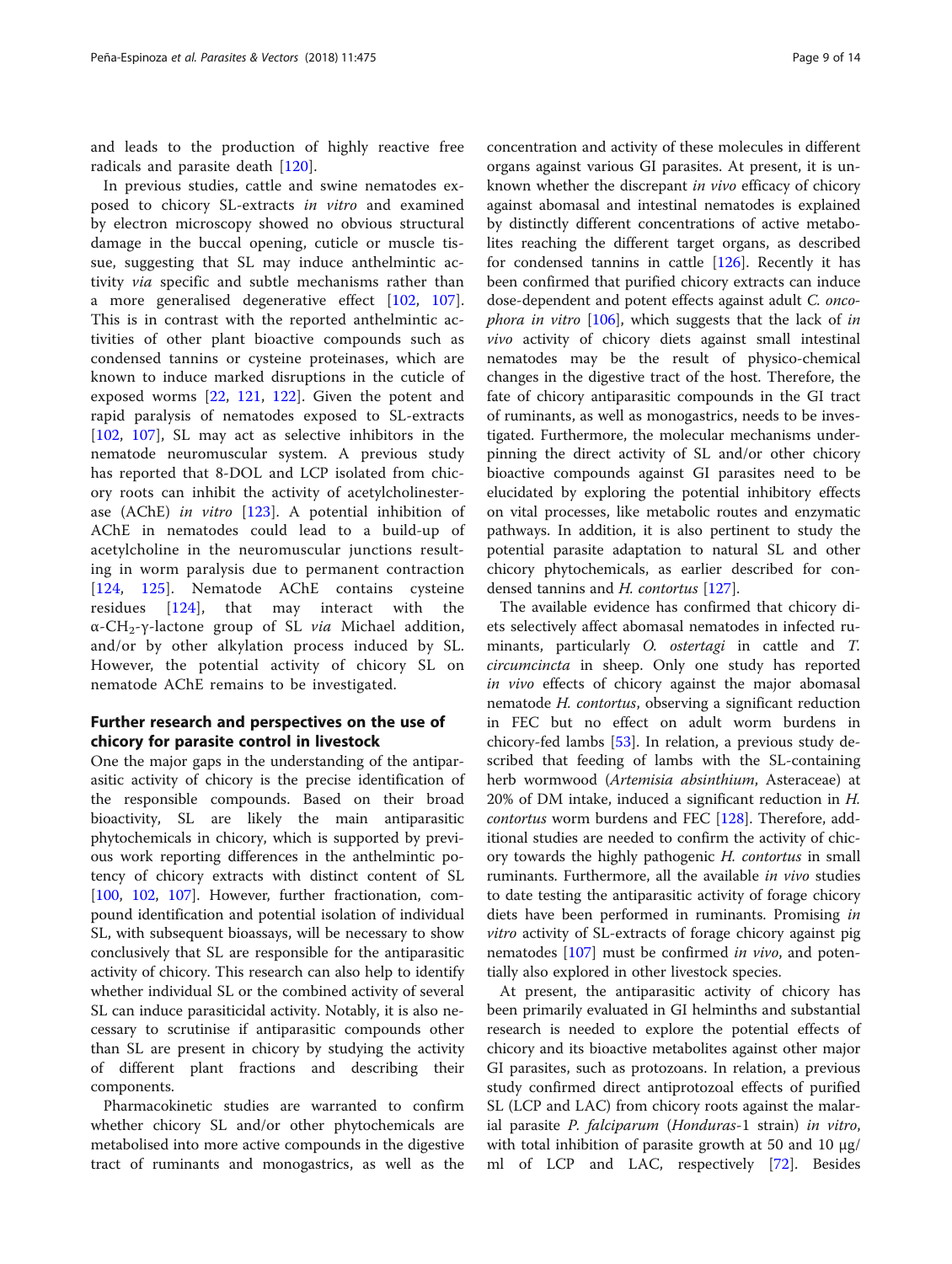antiplasmodial effects, potent activity of other natural SL against trypanosomes and Leishmania spp. has been demonstrated [[129](#page-13-0)–[133](#page-13-0)]. Artemisinin was also reported to induce apoptosis in merozoites of Eimeria tenella [[134\]](#page-13-0) and inhibition of Neospora caninum intracellular multiplication [\[135\]](#page-13-0). Therefore, the potential activity of chicory SL against protozoans of veterinary (and medical) importance warrants confirmation. An interesting approach would be to test the activity of chicory and its bioactive compounds against coccidial infections in livestock. Previously, in vivo anticoccidial effects of extracts from SL-containing plants (e.g. A. annua, A. absinthium, A. sieberi) and/or single SL (e.g. artemisinin) have been reported in goats [\[136\]](#page-13-0) and poultry [[137](#page-13-0)–[140](#page-13-0)]. These results strongly support the investigation of the potential anticoccidial activity of chicory in ruminants and monogastrics.

In a nutraceutical approach, the existing evidence sustains the use of chicory-rich diets to target adult abomasal nematode infections in ruminants, which are amongst the most pathogenic and economically important parasitic infections in sheep and cattle [[4,](#page-10-0) [5](#page-10-0)]. Additional experimental and on-farm studies need to corroborate this selective activity in field conditions and to evaluate the use of chicory as an anthelmintic forage under farming settings. These field studies should primary test the effects of chicory rich-diets on patent infections of abomasal nematodes using FEC with species identification by larval cultures techniques or molecular methods [[141](#page-13-0), [142\]](#page-13-0), potentially with the use of anti-Ostertagia specific antibodies in cattle [[143](#page-13-0)], and whenever possible, confirmed with worm counting post-mortem. The available evidence indicates that levels ≥ 70% chicory DM in the diet can exert anthelmintic effects, but the lower effective intake is currently not established and will probably depend on cultivar, growth conditions, seasonality and other factors that could influence the presence and concentration of bioactive compounds. Notably, the length of the chicory feeding (hours/days) that is required to exert an antiparasitic effect in vivo must be elucidated, as previous research has suggested a rapid activity of chicory compounds against parasitic nematodes in vitro [[102](#page-12-0)] and a significant and rapid reduction in FEC in chicory-fed calves infected with O. ostertagi [[56\]](#page-11-0). Moreover, the consistent differences in anthelmintic potency between chicory cultivars in vitro, linked to distinct SL profiles between different varieties [\[100](#page-12-0), [102](#page-12-0), [107](#page-13-0)], remain to be tested in vivo. Whether sufficiently high concentrations of chicory can be achieved in commercial farming systems needs additional research, though the use of pure chicory swards for livestock nutrition has been explored [\[42](#page-11-0), [47,](#page-11-0) [144\]](#page-13-0).

To further validate the practical use of chicory, the economic benefits of including chicory-rich diets in

production systems (measured as enhanced animal productivity derived from its antiparasitic effects and improved nutritional value) must be assessed and compared with the extra costs associated with the growth and/or access to chicory. These benefits are expected to vary according to management systems (e.g. availability of land for cultivation of pure chicory, length of the grazing season, parasite exposure, etc.) and in relation to different livestock age groups (e.g. infected with different parasite species). In a nutraceutical approach, and as any other bioactive forage, chicory is also a feed and therefore both its nutritional and antiparasitic value should be evaluated [[20\]](#page-11-0). In addition, several other aspects must be addressed before recommending the use of chicory diets for on-farm parasite control. One issue is the apparent lack of activity against small intestinal worms in ruminants, as grazing animals are normally infected with mixed nematode species. The agronomical shortcoming of cultivating forage chicory should also be considered, like the rapid growth of low-quality reproductive stems in late spring/early summer (from the second year onwards), high vulnerability to damage by grazing stock, its relatively low persistency of around three years and its dormant state during winter, droughts and in dry summers [[145](#page-13-0), [146](#page-13-0)]. Another challenge is to ensure chicory feeding for parasitised animals, as the timing of chicory growth and infection dynamics may not match during the grazing season. An alternative could be the preservation of chicory for use when needed, independent of season and pasture availability. Previous studies have explored the conservation of forage chicory as silage to feed cattle and pigs [\[56](#page-11-0), [147,](#page-13-0) [148\]](#page-13-0) and further research needs to evaluate whether ensiling can affect the concentration and structure of chicory antiparasitic metabolites. However, the ensiling of chicory can be challenging due to the low DM of forage chicory and its broad leaves that can lead to soil contamination during harvest, reducing silage quality [[149](#page-13-0)].

In a future prospect, the comprehensive screening and identification of the main antiparasitic phytochemicals in chicory could help the selection of cultivars with enhanced concentration of these metabolites for use as a nutraceutical forage, or as source of natural parasiticidal compounds. These bioactive metabolites could be selectively isolated to prepare purified extracts that can be used as feed additives for livestock. Such natural antiparasitic feed additives could be given to infected animals in both outdoor (e.g. grazing ruminants) and indoor (e.g. intensive pig) systems. For this purpose, it would be important to define the chicory cultivar(s) and the most suitable part of the plant (leaf, roots) for the extraction of active molecules, as well as the standardisation of the extraction technique to efficiently obtain the desired phytochemicals. In addition, lead parasiticidal molecules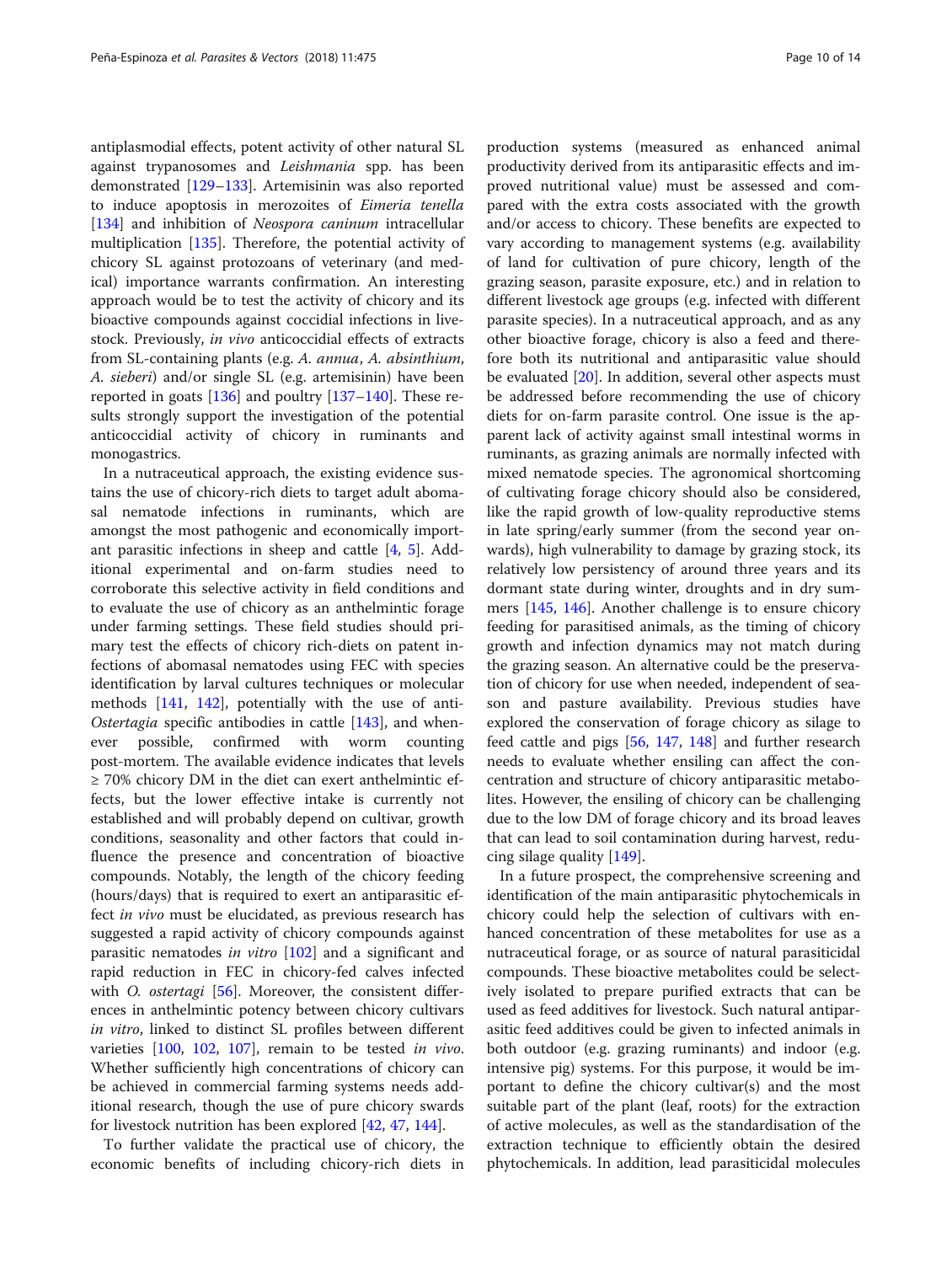<span id="page-10-0"></span>identified in chicory could be used to develop novel antiparasitic compounds, as previously discovered with Artemisia annua and artemisinin  $[150]$ . Once a purified extract or compound(s) can be developed, its best administration route in livestock should be assessed. It is known that SL when given orally to livestock are poorly absorbed and reach a low bioavailability in comparison with injected SL, but these molecules can survive passage through the digestive tract and therefore reach the target GI parasites. Certainly, a better understanding of the pharmacokinetics of chicory bioactive compounds in the host (including the potential metabolisation into more active molecules inside the animal) can help define the best administration routes and delivery strategy to achieve the desired antiparasitic effect. Furthermore, and given the widespread biological activity of SL, it could be expected that these molecules not only interact with parasites in the GI tract, but also with the rumen or intestinal microbiota of the host, which may have a profound influence on animal health and performance. Therefore, a thorough knowledge of the metabolism of SL and their interactions may also shed light on the overall effects of chicory and other SL-rich bioactive forages on animal health and productivity, and to improve our understanding on the interactions between bioactive plant compounds, GI parasites and their hosts.

# Conclusions

Chicory is a bioactive forage with reported antiparasitic activity in ruminants when animals are fed with chicory-rich diets ( $\geq 70\%$  of chicory DM in the diet). This antiparasitic activity is likely related with its content of bioactive compounds, particularly SL, which have been reported to exert potent effects against helminths and protozoa in vitro. The available evidence has confirmed the in vivo effects of chicory diets against abomasal nematodes in ruminants, and substantial research is needed to elucidate the potential broad antiparasitic activity of chicory against protozoans and in other livestock species. Additional knowledge of chicory's antiparasitic metabolites and mechanism(s) of action may indicate ways of improving its efficacy, e.g. by selection of cultivars with increased activity and/or the isolation of leading parasiticides. In addition, future research on chicory may also open new paths for exploring other SL-containing plants and improve our basic understanding of the interactions between bioactive phytochemicals, GI parasites and their hosts.

#### Abbreviations

GI: Gastrointestinal; SL: Sesquiterpene lactones; DM: Dry matter; FEC: Faecal egg counts; L1/L3/L4: First/third/fourth-stage larvae; LAC: Lactucin; 8-DOL: 8 deoxylactucin; LCP: Lactucopicrin; DHA: Dihydroartemisinin; AChE: Acetylcholinesterase

#### Funding

CONICYT Chile (FONDECYT Postdoctorado #3170875); EMIDA ERA-NET project "Coping with anthelmintic resistance in ruminants" (CARES; 3405-11- 0430/32); Danish Council for Independent Research (6111-00394: Parasites and plants - exploring the antiparasitic activity of a bioactive livestock forage). None of the funding bodies were involved in the design, collection, analysis and interpretation or in the writing of the manuscript.

#### Authors' contributions

MPE, AHV and ARW conceived and designed the work. MPE and AHV conducted the literature review and summarised the data. MPE wrote the draft. All the authors contributed to improving the manuscript and approved the final version of the manuscript.

#### Ethics approval and consent to participate

Not applicable.

Not applicable.

Consent for publication

# Competing interests

The authors declare that they have no competing interests.

#### Publisher's Note

Springer Nature remains neutral with regard to jurisdictional claims in published maps and institutional affiliations.

#### Author details

<sup>1</sup>Instituto de Farmacologia y Morfofisiologia, Facultad de Ciencias Veterinarias, Universidad Austral de Chile, Valdivia, Chile. <sup>2</sup>Department of Veterinary and Animal Sciences, Faculty of Health and Medical Sciences, University of Copenhagen, Dyrlægevej 100, 1870 Frederiksberg C, Denmark. <sup>3</sup>Department of Biotechnology and Biomedicine, Technical University of Denmark, Søltofts Plads, 2800 Kongens Lyngby, Denmark. <sup>4</sup>National Veterinary Institute, Technical University of Denmark, Kemitorvet, 2800 Kongens Lyngby, Denmark. <sup>5</sup>Norwegian Veterinary Institute, Ullevålsveien 68 P.O. Box 750, N-0106 Oslo, Sentrum, Norway.

#### Received: 3 April 2018 Accepted: 12 July 2018 Published online: 22 August 2018

#### References

- 1. Fitzpatrick JL. Global food security: the impact of veterinary parasites and parasitologists. Vet Parasitol. 2013;195:233–48.
- 2. Rist CL, Garchitorena A, Ngonghala CN, Gillespie TR, Bonds MH. The burden of livestock parasites on the poor. Trends Parasitol. 2015;31:527–30.
- 3. O'Brien D, Scudamore J, Charlier J, Delavergne M. DISCONTOOLS: a database to identify research gaps on vaccines, pharmaceuticals and diagnostics for the control of infectious diseases of animals. BMC Vet Res. 2017;13(1)
- 4. Charlier J, van der Voort M, Kenyon F, Skuce P, Vercruysse J. Chasing helminths and their economic impact on farmed ruminants. Trends Parasitol. 2014;30:361–7.
- 5. Kenyon F, Hutchings F, Morgan-Davies C, van Dijk J, Bartley DJ. Worm control in livestock: bringing science to the field. Trends Parasitol. 2017;33: 669–77.
- 6. Kaplan RM. Drug resistance in nematodes of veterinary importance: a status report. Trends Parasitol. 2004;20:477–81.
- 7. Waller PJ. Sustainable nematode parasite control strategies for ruminant livestock by grazing management and biological control. Anim Feed Sci Technol. 2006;126:277–89.
- 8. Woodgate RG, Cornell AJ, Sangster NC. Occurrence, measurement and clinical perspectives of drug resistance in important parasitic helminths of livestock. In: Mayers DL, Sobel JD, Ouellette M, Kaye KS, Marchaim D, editors. Antimicrobial Drug Resistance, vol. 2. Cham: Springer; 2017. p. 1305–26.
- 9. Waller PJ, Thamsborg SM. Nematode control in 'green' ruminant production systems. Trends Parasitol. 2004;20:493–7.
- 10. Hoste H, Sotiraki S, Mejer H, Heckendorn F, Maurer V, Thamsborg S. Alternatives to synthetic chemical antiparasitic drugs in organic livestock farming in Europe. In: Bellon S, Penvern S, editors. Organic Farming,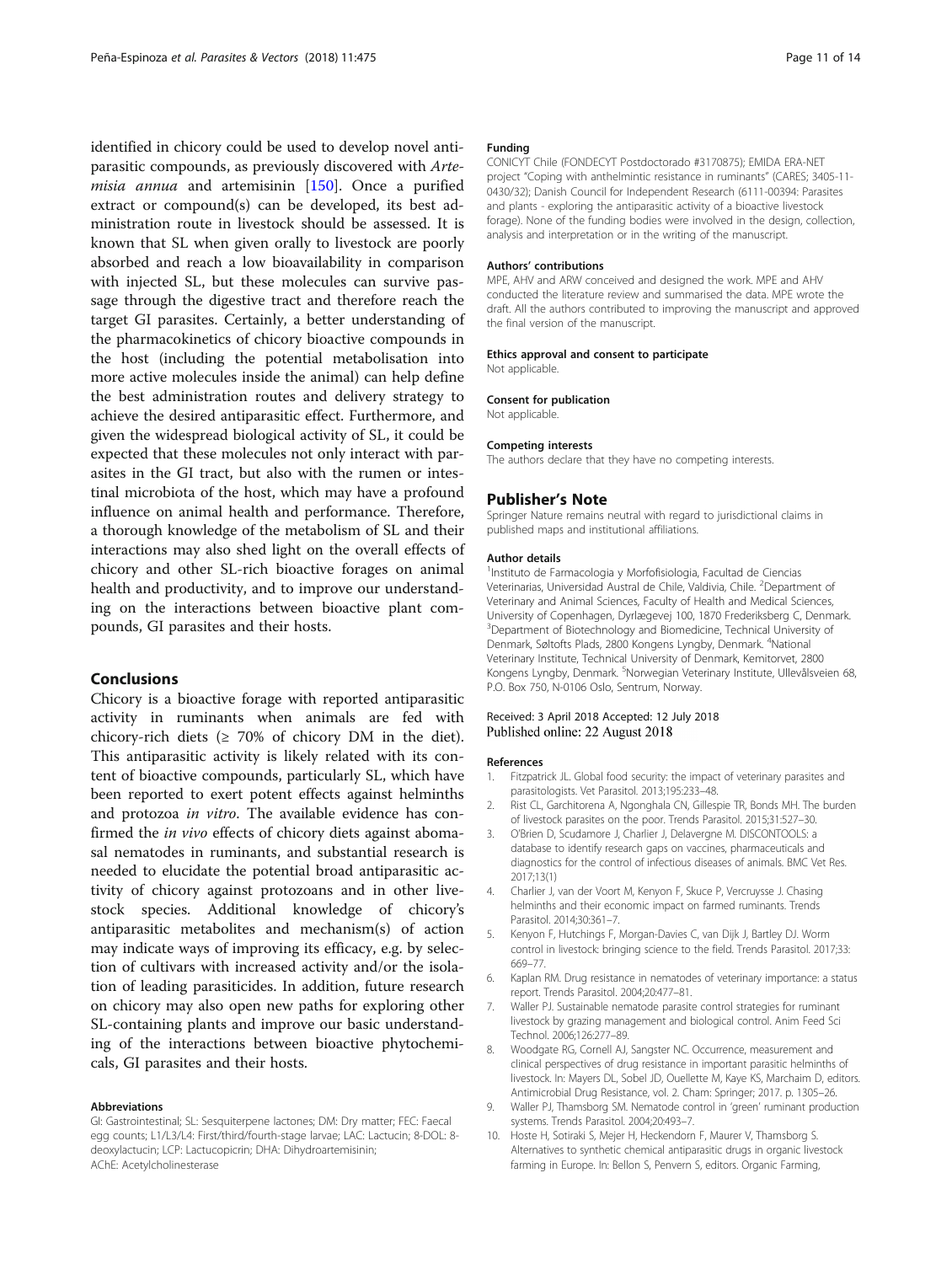<span id="page-11-0"></span>Prototype for Sustainable Agricultures. Dordrecht: Springer Netherlands; 2014. p. 149–69.

- 11. Romero-González R, Garrido Frenich A, Martínez Vidal JL. Veterinary drugs residues: anthelmintics. Encycl Food Saf. 2014;3:45–54.
- 12. Rook AJ, Dumont B, Isselstein J, Osoro K, Wallis DeVries MF, Parente G, et al. Matching type of livestock to desired biodiversity outcomes in pastures - a review. Biol Conserv. 2004;119:137–50.
- 13. Eisler MC, Lee MRF, Tarlton JF, Martin GB, Beddington J, Dungait JAJ, et al. Steps to sustainable livestock. Nature. 2014;507:32–4.
- 14. Schader C, Muller A, Scialabba NE-H, Hecht J, Isensee A, Erb K-H, et al. Impacts of feeding less food-competing feedstuffs to livestock on global food system sustainability. J R Soc Interface. 2015;12:20150891.
- 15. Thamsborg SM, Roepstorff A, Larsen M. Integrated and biological control of parasites in organic and conventional production systems. Vet Parasitol. 1999;84:169–86.
- 16. Thamsborg S, Roepstorff A, Nejsum P, Mejer H. Alternative approaches to control of parasites in livestock: Nordic and Baltic perspectives. Acta Vet Scand. 2010;52:S27.
- 17. Githiori JB, Athanasiadou S, Thamsborg SM. Use of plants in novel approaches for control of gastrointestinal helminths in livestock with emphasis on small ruminants. Vet Parasitol. 2006;139:308–20.
- 18. Athanasiadou S, Githiori J, Kyriazakis I. Medicinal plants for helminth parasite control: facts and fiction. Animal. 2007;1:1392–400.
- 19. Hoste H, Jackson F, Athanasiadou S, Thamsborg SM, Hoskin SO. The effects of tannin-rich plants on parasitic nematodes in ruminants. Trends Parasitol. 2006;22:253–61.
- 20. Hoste H, Torres-Acosta JFJ, Sandoval-Castro C, Mueller-Harvey I, Sotiraki S, Louvandini H, et al. Tannin containing legumes as a model for nutraceuticals against digestive parasites in livestock. Vet Parasitol. 2015;212:5–17.
- 21. Kayser O, Kiderlen A, Croft S. Natural products as antiparasitic drugs. Parasitol Res. 2003;90:55–62.
- 22. Stepek G, Behnke JM, Buttle DJ, Duce IR. Natural plant cysteine proteinases as anthelmintics? Trends Parasitol. 2004;20:322–7.
- 23. Behnke JM, Buttle DJ, Stepek G, Lowe A, Duce IR. Developing novel anthelmintics from plant cysteine proteinases. Parasit Vectors. 2008;1:29.
- 24. Waller PJ, Bernes G, Thamsborg SM, Sukura A, Richter SH, Ingebrigtsen K, et al. Plants as de-worming agents of livestock in the Nordic countries: historical perspective, popular beliefs and prospects for the future. Acta Vet Scand. 2001;42:31–44.
- 25. Athanasiadou S, Kyriazakis I. Plant secondary metabolites: antiparasitic effects and their role in ruminant production systems. Proc Nutr Soc. 2007; 63:631–9.
- 26. Sandoval-Castro CA, Torres-Acosta JFJ, Hoste H, Salem AZM, Chan-Pérez JI. Using plant bioactive materials to control gastrointestinal tract helminths in livestock. Anim Feed Sci Technol. 2012;176:192–201.
- 27. Charlier J, Thamsborg SM, Bartley DJ, Skuce PJ, Kenyon F, Geurden T, et al. Mind the gaps in research on the control of gastrointestinal nematodes of farmed ruminants and pigs. Transbound Emerg Dis. 2018;65(Suppl. 1):217–34.
- 28. Vercruysse J, Charlier J, Van DJ, Morgan ER, Geary T, von Samson-Himmelstjerna G, et al. Control of helminth ruminant infections by 2030. Parasitology. 2018:1–10. [https://doi.org/10.1017/S003118201700227X.](https://doi.org/10.1017/S003118201700227X)
- 29. Houdijk JGM, Kyriazakis I, Kidane A, Athanasiadou S. Manipulating small ruminant parasite epidemiology through the combination of nutritional strategies. Vet Parasitol. 2012;186:38–50.
- 30. Høgh-Jensen H, Nielsen B, Thamsborg SM. Productivity and quality, competition and facilitation of chicory in ryegrass/legume-based pastures under various nitrogen supply levels. Eur J Agron. 2006;24:247–56.
- 31. Lucchin M, Varotto S, Barcaccia G, Chicory PP. Endive. In: Prohens-Tomás J, Nuez F, editors. Vegetables I: Asteraceae, Brassicaceae, Chenopodicaceae, and Cucurbitaceae. New York: Springer; 2008. p. 3–48.
- 32. Hitova A, Melzig M. Cichorium intybus L. Zeitschrift für Phyther. 2014;35:198– 202.
- 33. Street RA, Sidana J, Prinsloo G. Cichorium intybus: Traditional uses, phytochemistry, pharmacology, and toxicology. Evid Based Complement Alternat Med. 2013; <https://doi.org/10.1155/2013/579319>.
- 34. Rumball W. Grasslands Puna' chicory (Cichorium intybus L.). New Zeal J Exp Agric. 1986;14:105–7.
- 35. Rumball W, Keogh R, Miller J, Claydon R. 'Choice' forage chicory (Cichorium intybus L .). New Zeal J Agric Res. 2003;46:49–51.
- 36. Rumball W, Skipp R, Keogh R, Claydon R. 'Puna II' forage chicory (Cichorium intybus L.). New Zeal J Agric Res. 2003;46:53–5.
- 37. Li G, Kemp P. Forage chicory (Cichorium intybus L.): a review of its agronomy and animal production. Adv Agron. 2005;88:187–222.
- 38. Foster J, Clapham WM, Belesky DP, Labreveux M, Hall MH, Sanderson MA. Influence of cultivation site on sesquiterpene lactone composition of forage chicory (Cichorium intybus L.). J Agric Food Chem. 2006;54:1772–8.
- 39. Barry T. The feeding value of chicory (Cichorium intybus) for ruminant livestock. J Agric Sci. 1998;131:251–7.
- 40. Belesky DP, Turner KE, Fedders JM, Ruckle JM. Mineral composition of swards containing forage chicory. Agron J. 2001;93:468–75.
- 41. Fraser T, Cosgrove G, Thomas W, Stevens D, Hickey M. Performance of grasslands puna chicory. Proc New Zeal Grassl Assoc. 1988;49:193–6.
- 42. Clark D, Anderson C, Hongwen G. Liveweight gain and intake of Friesian bulls grazing 'Grasslands Puna' chicory (Cichorium intybus L.) or pasture. New Zeal J Agric Res. 1990;33:219–24.
- 43. Hoskin SO, Barry TN, Wilson PR, Charleston WAG, Kemp PD. Growth and carcass production of young farmed deer grazing sulla (Hedysarum coronarium), chicory (Cichorium intybus), or perennial ryegrass (Lolium perenne) white clover (Trifolium repens) pasture in New Zealand. New Zeal J Agric Res. 1999;42:83-92.
- 44. Kidane A, Sørheim K, Eik LO, Steinshamn H. Growth and chemical composition of chicory and performance of lambs grazing chicory relative to grass-clover mixtures. Acta Agr Scand A-An. 2014;64:233–42.
- 45. Chapman D, Tharmaraj J, Nie Z. Milk-production potential of different sward types in a temperate southern Australian environment. Grass Forage Sci. 2008;63:221–33.
- 46. Woodward SL, Waugh CD, Roach CG, Fynn D, Phillips J. Are diverse species mixtures better pastures for dairy farming? Proc New Zeal Grassl Assoc. 2013;75:79–84.
- 47. Muir S, Ward G, Jacobs J. Milk production and composition of mid-lactation cows consuming perennial ryegrass-and chicory-based diets. J Dairy Sci. 2014;97:1005–15.
- 48. Di Grigoli A, Todaro M, Di Miceli G, Genna V, Tornambè G, Alicata ML, et al. Effects of continuous and rotational grazing of different forage species on ewe milk production. Small Rumin Res. 2012;106:S29–36.
- 49. Scales GH, Knight TL, Saville DJ. Effect of herbage species and feeding level on internal parasites and production performance of grazing lambs. New Zeal J Agric Res. 1995;38:237–47.
- 50. Marley CL, Cook R, Keatinge R, Barrett J, Lampkin N. The effect of birdsfoot trefoil (Lotus corniculatus) and chicory (Cichorium intybus) on parasite intensities and performance of lambs naturally infected with helminth parasites. Vet Parasitol. 2003;112:147–55.
- 51. Athanasiadou S, Tzamaloukas O, Kyriazakis I, Jackson F, Coop RL. Testing for direct anthelmintic effects of bioactive forages against Trichostrongylus colubriformis in grazing sheep. Vet Parasitol. 2005;127:233–43.
- 52. Tzamaloukas O, Athanasiadou S, Kyriazakis I, Jackson F, Coop RL. The consequences of short-term grazing of bioactive forages on established adult and incoming larvae populations of Teladorsagia circumcincta in lambs. Int J Parasitol. 2005;35:329–35.
- 53. Heckendorn F, Häring DA, Maurer V, Senn M, Hertzberg H. Individual administration of three tanniferous forage plants to lambs artificially infected with Haemonchus contortus and Cooperia curticei. Vet Parasitol. 2007;146:123–34.
- 54. Kidane A, Houdijk JGM, Athanasiadou S, Tolkamp BJ, Kyriazakis I. Effects of maternal protein nutrition and subsequent grazing on chicory (Cichorium intybus) on parasitism and performance of lambs. J Anim Sci. 2010;88:1513–21.
- 55. Miller MC, Duckett SK, Andrae JG. The effect of forage species on performance and gastrointestinal nematode infection in lambs. Small Rumin Res. 2011;95:188–92.
- 56. Peña-Espinoza M, Thamsborg SM, Desrues O, Hansen TVA, Enemark HL. Anthelmintic effects of forage chicory (Cichorium intybus) against gastrointestinal nematode parasites in experimentally infected cattle. Parasitology. 2016;143:1279–93.
- 57. Nielsen BK, Thamsborg SM, Hansen H, Ranvig H, Høgh-Jensen H. Effects of including chicory in perennial ryegrass-white clover leys on production and health in organic lambs. Livest Sci. 2009;125:66–73.
- 58. Marley CL, Fychan R, Davies J, Scollan N, Richardson R, Theobald V, et al. Effects of chicory/perennial ryegrass swards compared with perennial ryegrass swards on the performance and carcass quality of grazing beef steers. PLoS One. 2014;9:e86259.
- 59. Niezen J, Waghorn TS, Raufaut K, Robertson HA, McFarlane RG. Lamb weight gain and faecal egg count when grazing one of seven herbages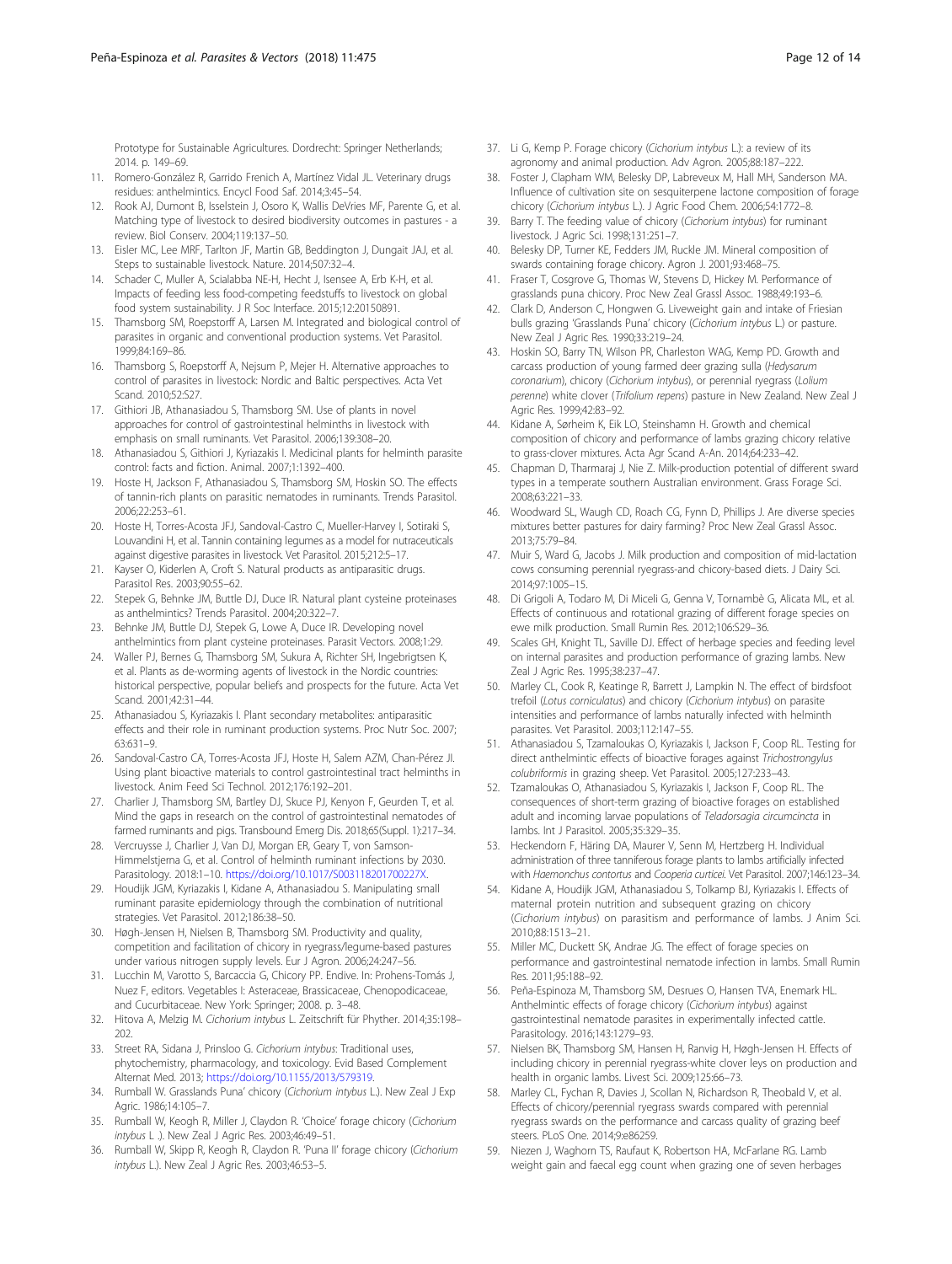<span id="page-12-0"></span>and dosed with larvae for six weeks. Proc New Zeal Soc Anim Prod. 1994; 54:15–8.

- 60. Hoskin SO, Barry TN, Wilson PR, Charleston WAG, Hodgson J. Effects of reducing anthelmintic input upon growth and faecal egg and larval counts in young farmed deer grazing chicory (Cichorium intybus) and perennial ryegrass (Lolium perenne)/white clover (Trifolium repens) pasture. J Agric Sci. 1999;132:335–45.
- 61. Tzamaloukas O, Athanasiadou S, Kyriazakis I, Huntley JF, Jackson F. The effect of chicory (Cichorium intybus) and sulla (Hedysarum coronarium) on larval development and mucosal cell responses of growing lambs challenged with Teladorsagia circumcincta. Parasitology. 2006;132:419–26.
- 62. Athanasiadou S, Gray D, Younie D, Tzamaloukas O, Jackson F, Kyriazakis I. The use of chicory for parasite control in organic ewes and their lambs. Parasitology. 2007;134:299–307.
- 63. Moss RA, Vlassoff A. Effect of herbage species on gastro-intestinal roundworm populations and their distribution. New Zeal J Agric Res. 1993;36:371–5.
- 64. Niezen JH, Charleston WAG, Hodgson J, Miller CM, Waghorn TS, Robertson HA. Effect of plant species on the larvae of gastrointestinal nematodes which parasitise sheep. Int J Parasitol. 1998;28:791–803.
- 65. Marley CL, Cook R, Barrett J, Keatinge R, Lampkin NH. The effects of birdsfoot trefoil (Lotus corniculatus) and chicory (Cichorium intybus) when compared with perennial ryegrass (Lolium perenne) on ovine gastrointestinal parasite development, survival and migration. Vet Parasitol. 2006;138:280–90.
- 66. Jackson FS, McNabb WC, Barry TN, Foo YL, Peters JS. The condensed tannin content of a range of subtropical and temperate forages and the reactivity of condensed tannin with ribulose-1, 5-bis-phosphate carboxylase (Rubisco) protein. J Sci Food Agric. 1996;72:483–92.
- 67. Lombardi D, Vasseur E, Berthiaume R, DeVries TJ, Bergeron R. Feeding preferences and voluntary feed intake of dairy cows: effect of conservation and harvest time of birdsfoot trefoil and chicory. J Dairy Sci. 2015;98:7238–47.
- 68. Rees S, Harborne J. The role of sesquiterpene lactones and phenolics in the chemical defence of the chicory plant. Phytochemistry. 1985;24:2225–31.
- 69. Peters AM, van Amerongen A. A study on the effects of sample pretreatment on the amount of sesquiterpene lactones found in chicory (Cichorium intybus L.) by ELISA and by HPLC. Zeitschrift für Leb und Forsch. 1997;204:189–93.
- 70. Kisiel W, Zielin K. Guaianolides from Cichorium intybus and structure revision of Cichorium sesquiterpene lactones. Phytochemistry. 2001;57:523–7.
- 71. Zidorn C. Sesquiterpene lactones and their precursors as chemosystematic markers in the tribe Cichorieae of the Asteraceae. Phytochemistry. 2008;69: 2270–96.
- 72. Bischoff TA, Kelley CJ, Karchesy Y, Laurantos M, Nguyen-Dinh P, Arefi AG. Antimalarial activity of lactucin and lactucopicrin: sesquiterpene lactones isolated from Cichorium intybus L. J Ethnopharmacol. 2004;95: 455–7.
- 73. Ferioli F, Manco M, D'Antuono L. Variation of sesquiterpene lactone and phenolic content in chicory and endive germplasm. J Food Compos Anal. 2015;39:77–86.
- 74. Papetti A, Maietta M, Corana F, Marrubini G, Gazzani G. Polyphenolic profile of green/red spotted Italian Cichorium intybus salads by RP-HPLC-PDA-ESI-MSn. J Food Compos Anal. 2017;63:189–97.
- 75. Cavin C, Delannoy M, Malnoe A, Debefve E, Touché A, Courtois D, et al. Inhibition of the expression and activity of cyclooxygenase-2 by chicory extract. Biochem Biophys Res Commun. 2005;327:742–9.
- 76. Lou Z, Wang H, Zhu S, Ma C, Wang Z. Antibacterial activity and mechanism of action of chlorogenic acid. J Food Sci. 2011;76:M398–403.
- 77. Prasad N, Karthikeyan A, Karthikeyan S, Reddy B. Inhibitory effect of caffeic acid on cancer cell proliferation by oxidative mechanism in human HT-1080 fibrosarcoma cell line. Mol Cell Biochem. 2011;349:11–9.
- 78. Ravindran R, Chithra ND, Deepa PE, Ajithkumar KG, Chandrasekhar L, Sreelekha K, et al. In vitro effects of caffeic acid, nortriptyline, precocene I and quercetin against Rhipicephalus annulatus (Acari: Ixodidae). Exp Appl Acarol. 2017;71:183–193.
- 79. Pragasam SJ, Venkatesan V, Rasool M. Immunomodulatory and antiinflammatory effect of p-coumaric acid, a common dietary polyphenol on experimental inflammation in rats. Inflammation. 2013;36:169–76.
- 80. Chen AY, Chen YC. A review of the dietary flavonoid, kaempferol on human health and cancer chemoprevention. Food Chem. 2013;138:2099–107.
- 81. Mulabagal V, Wang H, Ngouajio M, Nair MG. Characterization and quantification of health beneficial anthocyanins in leaf chicory (Cichorium intybus) varieties. Eur Food Res Technol. 2009;230:47–53.
- 82. Ernst M, Chatterton NJ, Harrison PA. Carbohydrate changes in chicory (Cichorium intybus L. var. foliosum) during growth and storage. Sci Hortic. 1995;63:251–61.
- 83. Ivarsson E, Liu HY, Dicksved J, Roos S, Lindberg JE. Impact of chicory inclusion in a cereal-based diet on digestibility, organ size and faecal microbiota in growing pigs. Animal. 2012;6:1077–85.
- 84. Liu H, Ivarsson E, Lundh T, Lindberg JE. Chicory (Cichorium intybus L.) and cereals differently affect gut development in broiler chickens and young pigs. J Anim Sci Biotechnol. 2013;4:50.
- 85. Roberfroid MB. Introducing inulin-type fructans. Br J Nutr. 2005;93:S13-25.
- 86. Mejer H, Roepstorff A, Thamsborg SM. The effect of dietary inclusion of dried chicory roots on Oesophagostomum spp. infections in naturally infected sows. 22nd International Conference of the World Association for the Advancement of Veterinary Parasitology. Canada: Calgary; 2009. p. 22–3.
- 87. Jensen A, Mejer H, Mølbak L, Langkjær M, Jensen TK, Angen Ø, et al. The effect of a diet with fructan-rich chicory roots on intestinal helminths and microbiota with special focus on Bifidobacteria and Campylobacter in piglets around weaning. Animal. 2011;5:851–60.
- 88. Petkevičius S, Knudsen KEB, Murrell KD, Wachmann H. The effect of inulin and sugar beet fibre on Oesophagostomum dentatum infection in pigs. Parasitology. 2003;127:61–8.
- 89. Petkevičius S, Murrell KD, Knudsen KEB, Jørgensen H, Roepstorff A, Laue A, et al. Effects of short-chain fatty acids and lactic acids on survival of Oesophagostomum dentatum in pigs. Vet Parasitol. 2004;122:293–301.
- 90. Seaman FC. Sesquiterpene lactones as taxonomic characters in the Asteraceae. Bot Rev. 1982;48:121–595.
- 91. Schmidt TJ. Structure-activity relationships of sesquiterpene lactones. Stud Nat Prod Chem. 2006;33:309–92.
- 92. Gershenzon J, Dudareva N. The function of terpene natural products in the natural world. Nat Chem Biol. 2007;3:408–14.
- 93. Chadwick M, Trewin H, Gawthrop F, Wagstaff C. Sesquiterpenoids lactones: benefits to plants and people. Int J Mol Sci. 2013;14:12780–805.
- 94. Keiser J, Utzinger J. Food-borne trematodiasis: current chemotherapy and advances with artemisinins and synthetic trioxolanes. Trends Parasitol. 2007; 23:555–62.
- 95. Ghantous A, Gali-Muhtasib H, Vuorela H, Saliba N, Darwiche N. What made sesquiterpene lactones reach cancer clinical trials? Drug Discov Today. 2010; 15:668–78.
- 96. Meshnick SR. Artemisinin: mechanisms of action, resistance and toxicity. Int J Parasitol. 2002;32:1655–60.
- 97. Tilley L, Straimer J, Gnädig NF, Ralph SA, Fidock DA. Artemisinin action and resistance in Plasmodium falciparum. Trends Parasitol. 2016;32:682–96.
- 98. Amorim MHR, Gil da Costa RM, Lopes C, Bastos MMSM. Sesquiterpene lactones: adverse health effects and toxicity mechanisms. Crit Rev Toxicol. 2013;43:559–79.
- 99. Price K, DuPont M, Shepherd R, Chan H, Fenwick G. Relationship between the chemical and sensory properties of exotic salad crops–coloured lettuce (Lactuca sativa) and chicory (Cichorium intybus). J Sci Food Agric. 1990;153:185–92.
- 100. Foster J, Cassida K, Turner K. In vitro analysis of the anthelmintic activity of forage chicory (Cichorium intybus L.) sesquiterpene lactones against a predominantly Haemonchus contortus egg population. Vet Parasitol. 2011; 180:298–306.
- 101. Ferioli F, D'Antuono LF. An update procedure for an effective and simultaneous extraction of sesquiterpene lactones and phenolics from chicory. Food Chem. 2012;135:243–50.
- 102. Peña-Espinoza M, Boas U, Williams AR, Thamsborg SM, Simonsen HT, Enemark HL. Sesquiterpene lactone containing extracts from two cultivars of forage chicory (Cichorium intybus) show distinctive chemical profiles and in vitro activity against Ostertagia ostertagi. Int J Parasitol Drugs Drug Resist. 2015;5:191–200.
- 103. Nishimura H, Kondo Y, Nagasaka T, Satoh A. Allelochemicals in chicory and utilization in processed foods. J Chem Ecol. 2000;26:2233–41.
- 104. Schreurs NM, Molan AL, Barry N, Mcnabb WC. Effects of grazing undrenched weaner deer on chicory or perennial ryegrass/white clover pasture on the viability of gastrointestinal nematodes and lungworms. Vet Rec. 2002:348–53.
- 105. Molan AL, Duncan AJ, Barry TN, McNabb WC. Effects of condensed tannins and crude sesquiterpene lactones extracted from chicory on the motility of larvae of deer lungworm and gastrointestinal nematodes. Parasitol Int. 2003; 52:209–18.
- 106. Peña-Espinoza M, Williams AR, Thamsborg SM, Simonsen HT, Enemark HL. Anthelmintic effects of forage chicory (Cichorium intybus) against free-living and parasitic stages of Cooperia oncophora. Vet Parasitol. 2017;243:204–7.